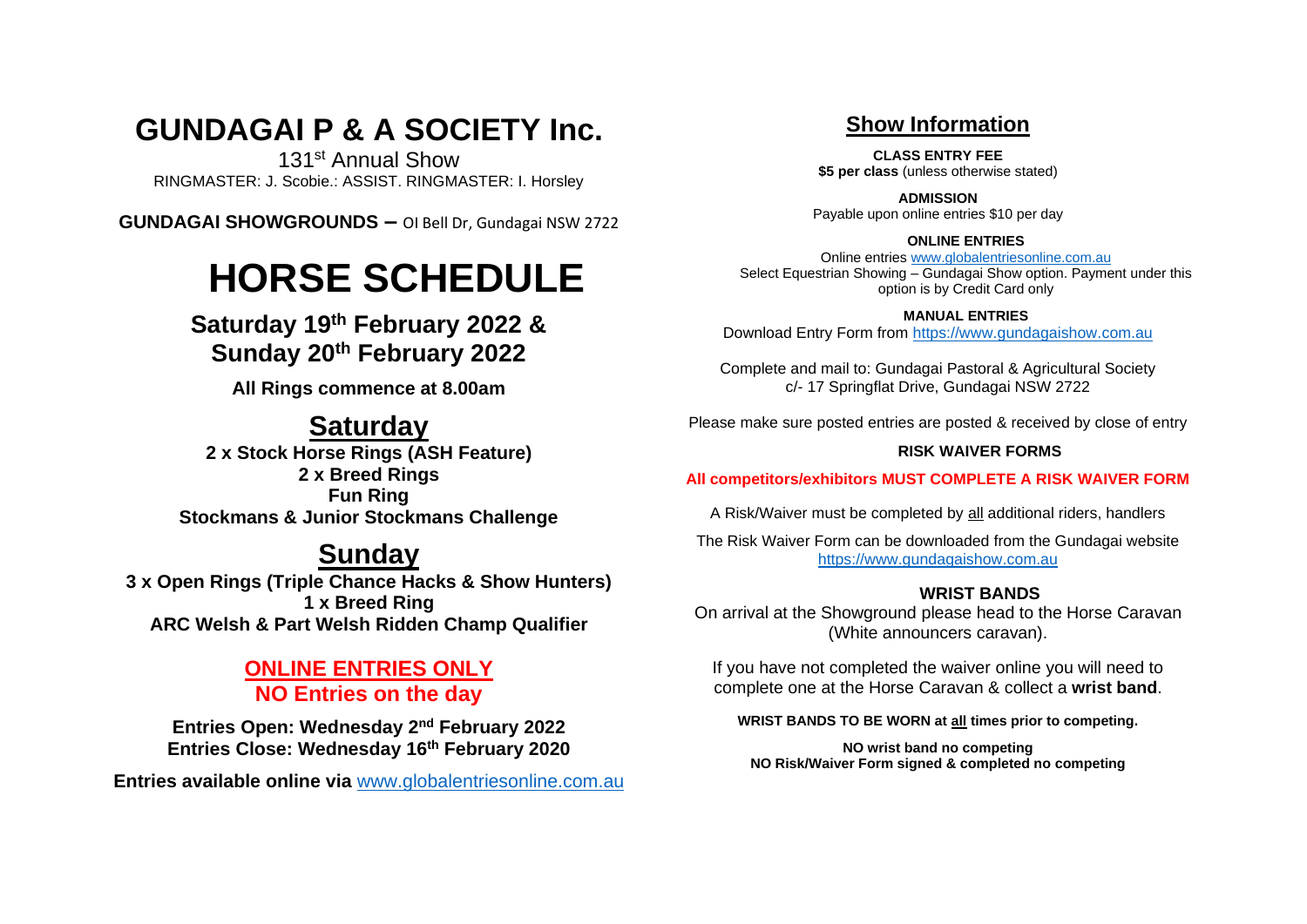# **HORSE SECTION Enquiries – Jodi Christoffersen 0423 852 500**

# **STABLING/YARDS & CAMPING**

Stables/Yards & Camping Bookings will open 9am **Wednesday 10th February 2022**

Booking for stables is on line through [www.globalentriesonline.com.au](http://www.globalentriesonline.com.au/)

# **Stable Enquiries - Alana McDonnell – 0429 449 274 silversgap@westnet.com.au**

# **WARM UP AREA**

When judging is in progress, no warming up of horses on any part of the showground arena will be permitted. Two warm up areas are available outside the main arena, one near the stables and the other near the rodeo grounds.

#### **RULES:**

- 1. Ridden Hack, Galloway, Pony and Riding classes shall be conducted according to EA Rules, available at [http://www/equestrian.org..au/showhorse.](http://www/equestrian.org..au/showhorse) In particular, please not rule 3.2 **Competing Riders MUST wear an approved EFA safety helmet with the retaining harness secured and fastened**
- 2. Local Riders Must Reside in Cootamundra Gundagai Regional Council area – (CGRC)
- 3. Ribbons for First, Second & Third Prize Winners, Champion & Reserve Champion Ribbons will be awarded where stated.
- 4. **NOVICE -** A novice is not to have won first prize in an open Hack, Galloway or Pony class at an agricultural show.
- 5. Ponies, Galloways and Horses must nominate in either Show Hunter classes or Open Hack Classes. Horses must either compete in the show hunter or open ring they may NOT compete in both.
- 6. The judge may ask for a parade of all Horses entered in various sections and then reclassify them into suitable sections where necessary.
- 7. All Hacks to be over 15 hands, Galloways 14 to 15 hands & Ponies under 14 hands.
- 8. All exhibitors must be able to produce an official measurement certificate if required
- 9. Proof of current registration with the recognised relevant Breed Society or Association must be available on request
- 10. Stewards have the authority to control horse activities in the show ring. Failure to comply with directions issued by the Stewards may result in forfeiture of entry to subsequent classes on the day and/or refusal of entries the following year
- 11. ALL competitors, including handlers, strappers, carriage passengers, must complete a "Risk Warning" form as part of the entry process and display the allocated wrist band on competition day when inside the showground
- 12. **Only competitors, attendants and officials** will be allowed in the arena
- 13. No competitor or other person is permitted to enter the ring area and query a judge. All enquiries must be directed to the Chief Horse Steward
- 14. competitors by word, radio or any other method in Horse Ring Events will **NOT** be permitted. If in breech of this ruling, competitors and their exhibits may be dismissed from the event and from the Showground, competitors names will be submitted to the ASC
- 15. Dogs are **to be on a lead at ALL times** on the showgrounds over the duration of the show
- 16. **Colts/Stallion**s: Colts/Stallions may not be shown by an exhibitor under 18 years, and if colt/stallion is over two years must be shown in a bit and must be secured with a neck collar when tied up. Stallions NOT permitted in classes unless specified.
- 17. **Class Clashes:** Please Note that due to the operation of multiple rings there is likely to be clashes between some classes. In the scheduling of classes every endeavour has been made to minimise these where possible. However, due to horses having multiple registrations and having up to 4 rings in operation at any one time, class clashes may occur.
- 18. The Committee reserves the right to alter Judges
- 19. Competitors compete at own risk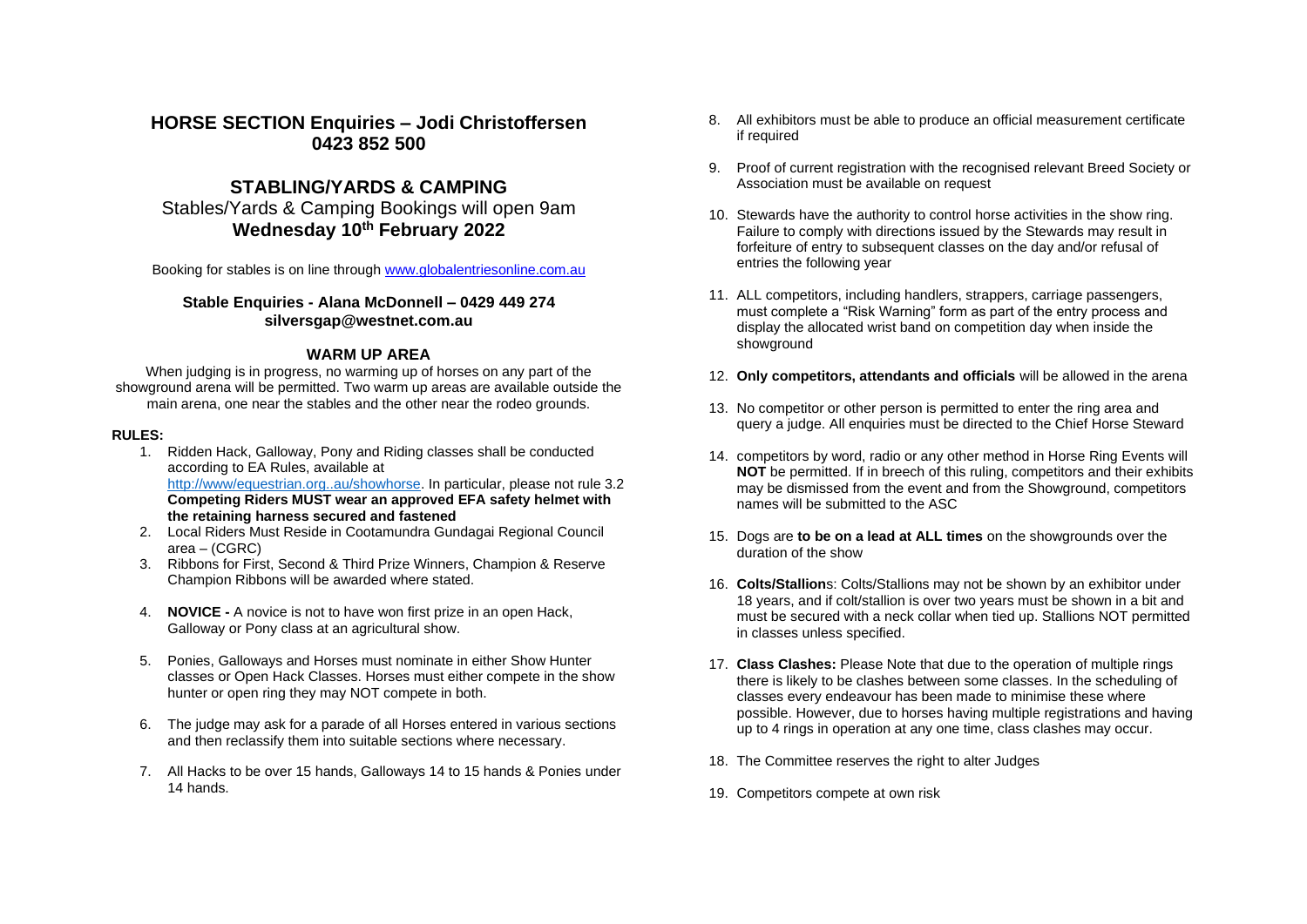- 20. at the Horse Office. Judges decision is final Outside assistance to competitors by word, radio or any other method in Horse Ring Events will **NOT** be permitted. If in breech of this ruling, competitors and their exhibits may be dismissed from the event and from the Showground, competitors names will be submitted to the ASC
- 21. Dogs are **to be on a lead at ALL times** on the showgrounds over the duration of the show
- 22. **Colts/Stallion**s: Colts/Stallions may not be shown by an exhibitor under 18 years, and if colt/stallion is over two years must be shown in a bit and must be secured with a neck collar when tied up. Stallions NOT permitted in classes unless specified.
- 23. **Class Clashes:** Please Note that due to the operation of multiple rings there is likely to be clashes between some classes. In the scheduling of classes every endeavour has been made to minimise these where possible. However, due to horses having multiple registrations and having up to 4 rings in operation at any one time, class clashes may occur.
- 24. The Committee reserves the right to alter Judges
- 25. Competitors compete at own risk

To our valued sponsors who support Gundagai Show Horse Section. We Thank you!

Our sponsors support enables us to continue this event and is very much appreciated.

Please take the time to thank our sponsors. A little acknowledgement goes a long way.

Show your support by going to their Facebook Page or Website & support the businesses and people that support you!

We would like to Thank Coprice for their support.





# **<https://www.coprice.com.au/>**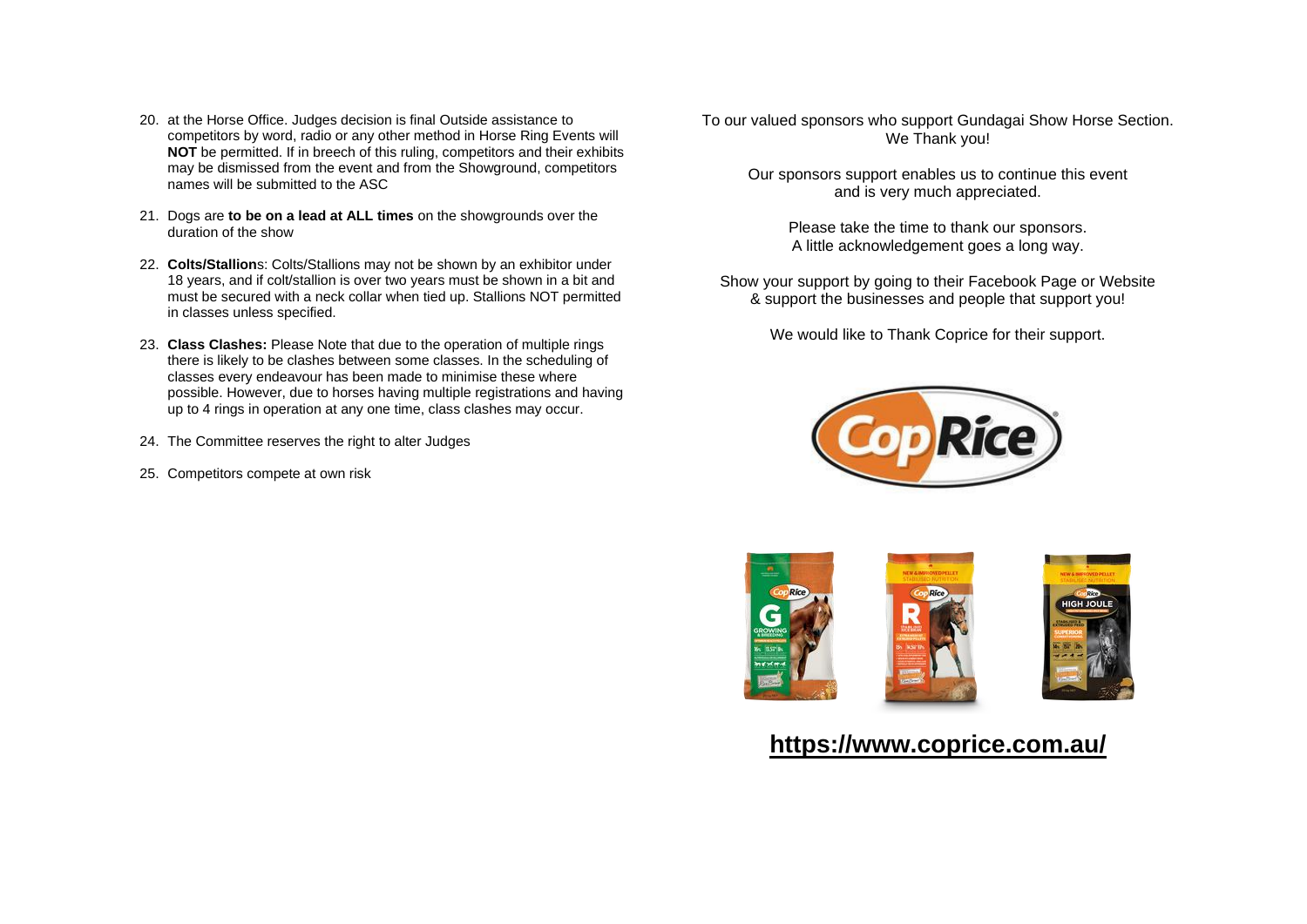





















# **SATURDAY – 19th Feb 2022**

# **RING 1 – 8.00am Start Judge – TBA**

# **Breed Ring** Ribbons to 3rd Place

Exhibits to be registered with the relative Breed Society

Best Presented not eligible for Champion All Led Champions eligible for Supreme Led Breed

# **PALOMINOS**

100 Best Presented Led Palomino - Eligible for Supreme Best Presented 101 Led Stallion/Colt 102 Led Mare/Filly 103 Led Gelding **Champion & Reserve Champion Led Palomino**

# **BUCKSKIN HORSES**

104 Best Presented Led Buckskin - Eligible for Supreme Best Presented 105 Led Stallion/Colt 106 Led Mare/Filly 107 Led Gelding **Champion & Reserve Champion Led Palomino**

# **PAINT HORSES**

108 Best Presented Led Paint - Eligible for Supreme Best Presented 109 Led Stallion/Colt 110 Led Mare/Filly 111 Led Gelding **Champion & Reserve Champion Led Paint**

# **PINTO HORSES**

112 Best Presented Led Pinto - Eligible for Supreme Best Presented 113 Led Stallion/Colt 114 Led Mare/Filly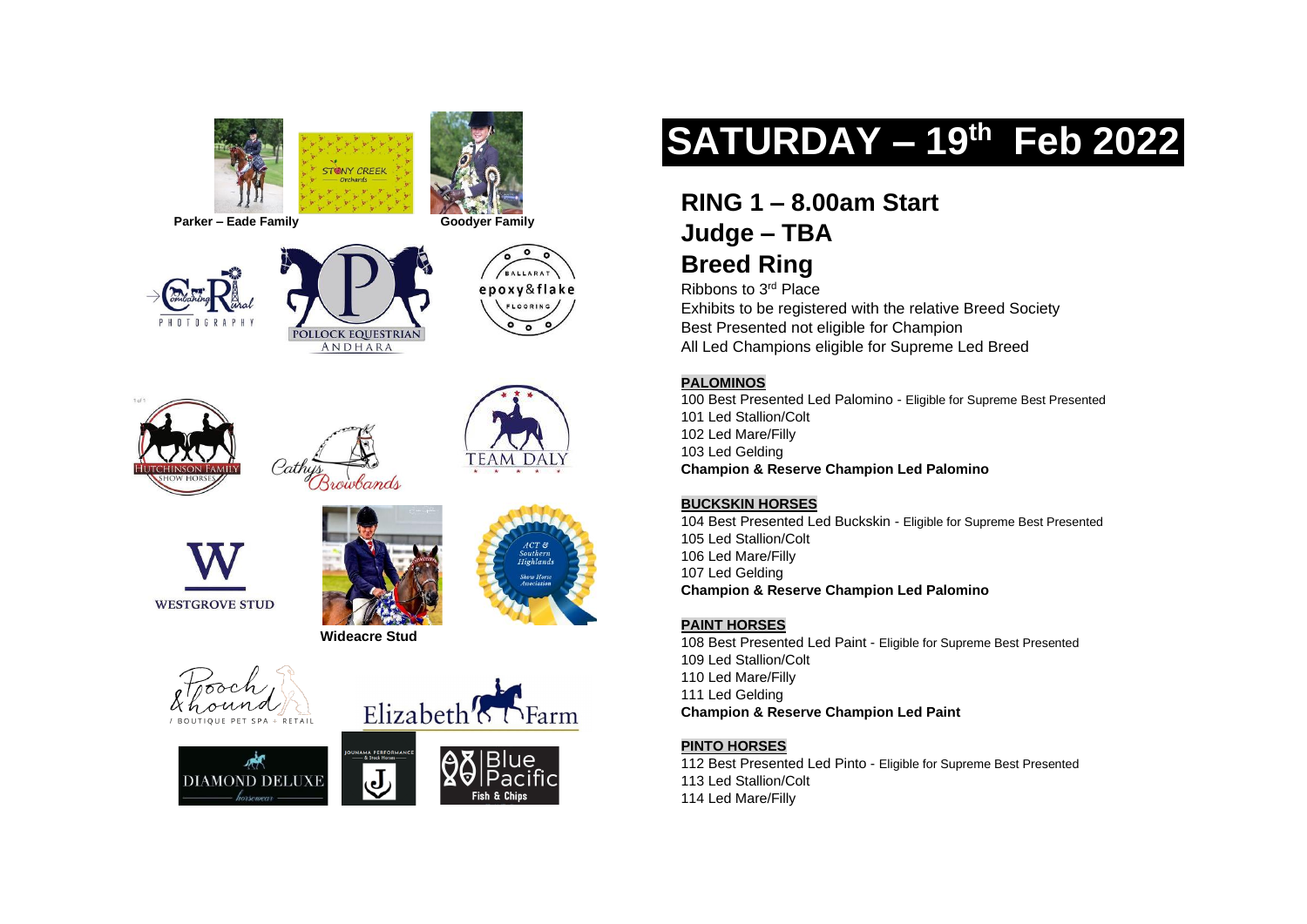115 Led Gelding **Champion & Reserve Champion Led Pinto**

#### **APPALOOSAS**

116 Best Presented Led Appaloosa - Eligible for Supreme Best Presented 117 Led Stallion/Colt 118 Led Mare/Filly 119 Led Gelding **Champion & Reserve Champion Led Appaloosa**

#### **AUSTRALIAN SPOTTED PONIES**

120 Best Presented Aust Spotted Pony - Eligible for Supreme Best Presented 121 Led Stallion/Colt 122 Led Mare/Filly 123 Led Gelding **Champion & Reserve Champion Aust Spotted Pony**

## **QUARTER HORSES**

124 Best Presented Led Quarter Horse - Eligible for Supreme Best Presented 125 Led Stallion/Colt 126 Led Mare/Filly 127 Led Gelding **Champion & Reserve Champion Led Quarter Horse**

#### **COLOURED LED CLASSES**

128 Broken Colour 129 Spotted Colour 130 Dilute 131 Best Black 132 Any Other Colour **Champion & Reserve Champion Coloured**

## **RIDDEN BREEDS**

133 Ridden Palomino 134 Ridden Buckskin 135 Ridden Paint 136 Ridden Pinto 137 Ridden Appaloosa 138 Ridden Spotted 139 Ridden Quarter horse **Champion & Reserve Champion Ridden Breed**

#### **Led Any Other Registered Breed not catered for in schedule**

140 Led Any Other Registered Breed Youngstock 3yrs & under 141 Led Any Other Registered Breed Mare 4yrs & over 142 Led Any other Registered Breed Gelding 4yrs & over 143 Led Any Other Registered Breed Stallion 4yrs & over **Champion & Reserve Champion Led Any Other Registered Breed**

#### **Ridden Any Other Registered Breed Not Catered for in Schedule**

144 Ridden Any Other Registered Breed Stallion 145 Ridden Any Other Registered Breed Female 146 Ridden Any Other Registered Breed Gelding **Champion & Reserve Champion Ridden Any Other Registered Breed**

#### **RIDDEN OPEN**

147 Ridden Stallion/Colt ne 14hh 148 Ridden Stallion/Colt over 14hh **Champion & Reserve Champion Ridden Stallion/Colt** 

 Ridden Mare/Filly under 13hh Ridden Mare Filly over 13hh ne 14hh Ridden Mare/Filly over 14hh ne 15hh Ridden Mare/Filly over 15hh **Champion & Reserve Champion Ridden Open Mare/Filly** 

 Ridden Gelding under 13hh Ridden Gelding over 13hh ne 14hh Ridden Gelding over 14hh ne 15hh Ridden Gelding over 15hh **Champion & Reserve Champion Ridden Open Gelding**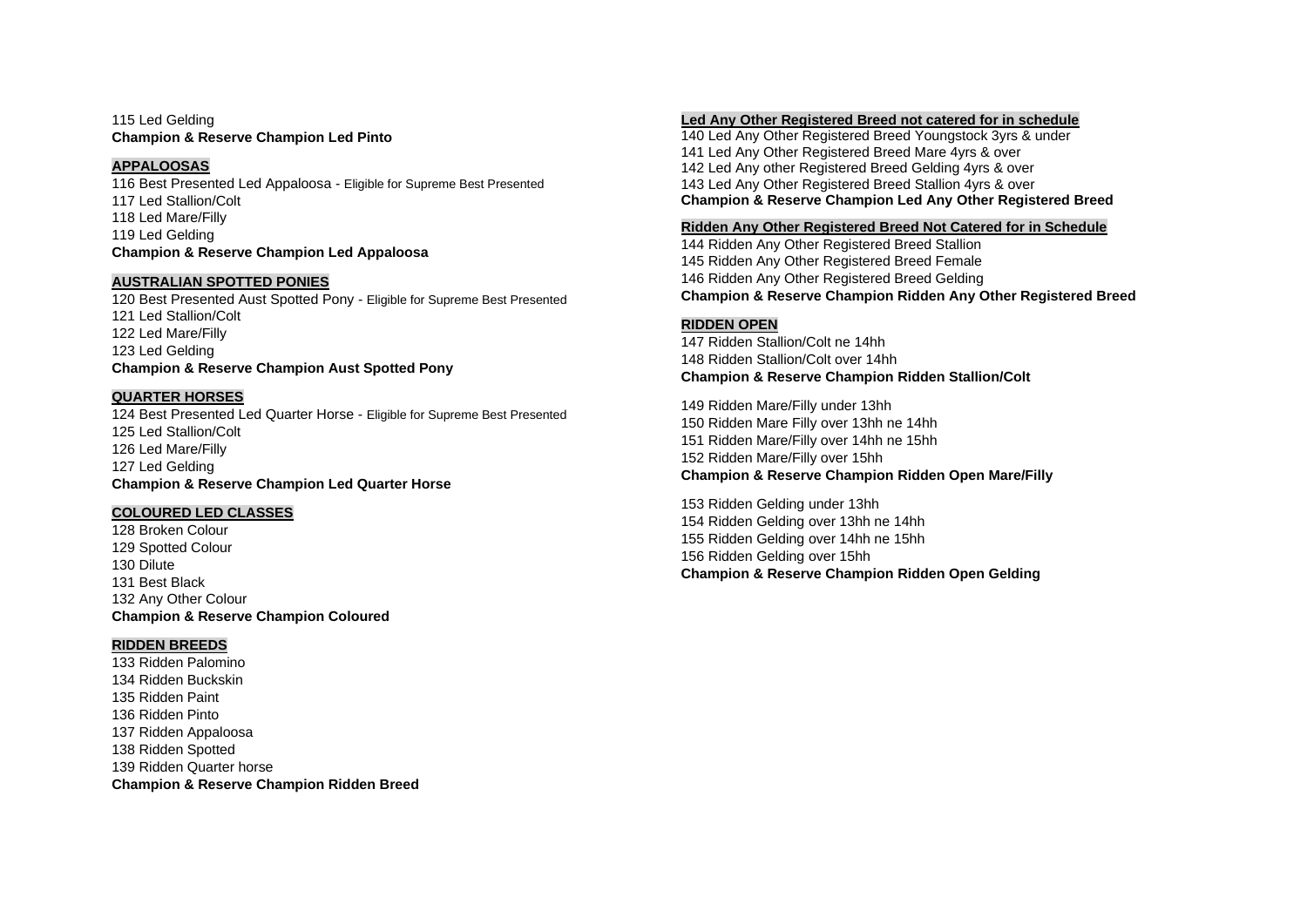# **SUPREME LED BREED**

sponsored by **Ballarat Epoxy & Flake Flooring**

# **\$100 Cash, Sash & Garland**

All Led Breed Champions from Rings 1 & 2 To be judged at the completion of Ring 1 & 2 **Coprice sponsoring a Bag of Coprice Feed**

# **SUPREME BEST PRESENTED**

sponsored by **Elizabeth Farm**

# **\$50 Cash, Sash & Garland**

**\$50 Voucher** sponsored by **Divine Design Browband & Accessories**

All Best Presented Champions from Rings 1 & 2 To be judged at the completion of Ring 1 & 2 (Saturday Best Presented are not eligible for Sunday Best Presented)



**<https://www.facebook.com/BallaratEpoxyandFlakeFlooring>**



# **SATURDAY – 19th Feb 2022**

# **RING 2 – 8.00am Start Judge – TBA**

# **Breed Ring**

Ribbons to 3rd Place

Exhibits to be registered with the relative Breed Society Best Presented not eligible for Champion All Led Champions eligible for Supreme Led Breed

# **ARABIAN**

# **Arabian Led**

200 Best Presented Led Arabian - Eligible for Supreme Best Presented 201 Led Purebred Youngstock under 3yrs 202 Led Purebred Stallion 4yrs & over 203 Led Purebred Mare 4yrs & over 204 Led Purebred Gelding 4yrs & over **Champion & Reserve Champion Led Arabian Purebred**

## **Arabian Part Bred / Derivative Led**

205 Best Presented Led Part Bred/Derivative - Eligible for Supreme Best Presented 206 Led Part Bred /Derivative Youngstock under 3yrs 207 Led Part Bred /Derivative Stallion 4yrs & over 208 Led Part Bred /Derivative Mare 4yrs & over 209 Led Part Bred /Derivative Gelding 4yrs & over **Champion & Reserve Champion Led Arabian Part Bred/Derivative** 

# **Arabian / Arabian Part Bred / Derivative Ridden**

 Ridden Arabian & Arabian Part Bred/Derivative Stallion/Colt Ridden Ridden Arabian & Arabian Part Bred/Derivative Mare/Filly Ridden Ridden Arabian & Arabian Part Bred/Derivative Gelding Ridden **Champion & Reserve Champion Ridden Arabian, Part Bred/Derivative**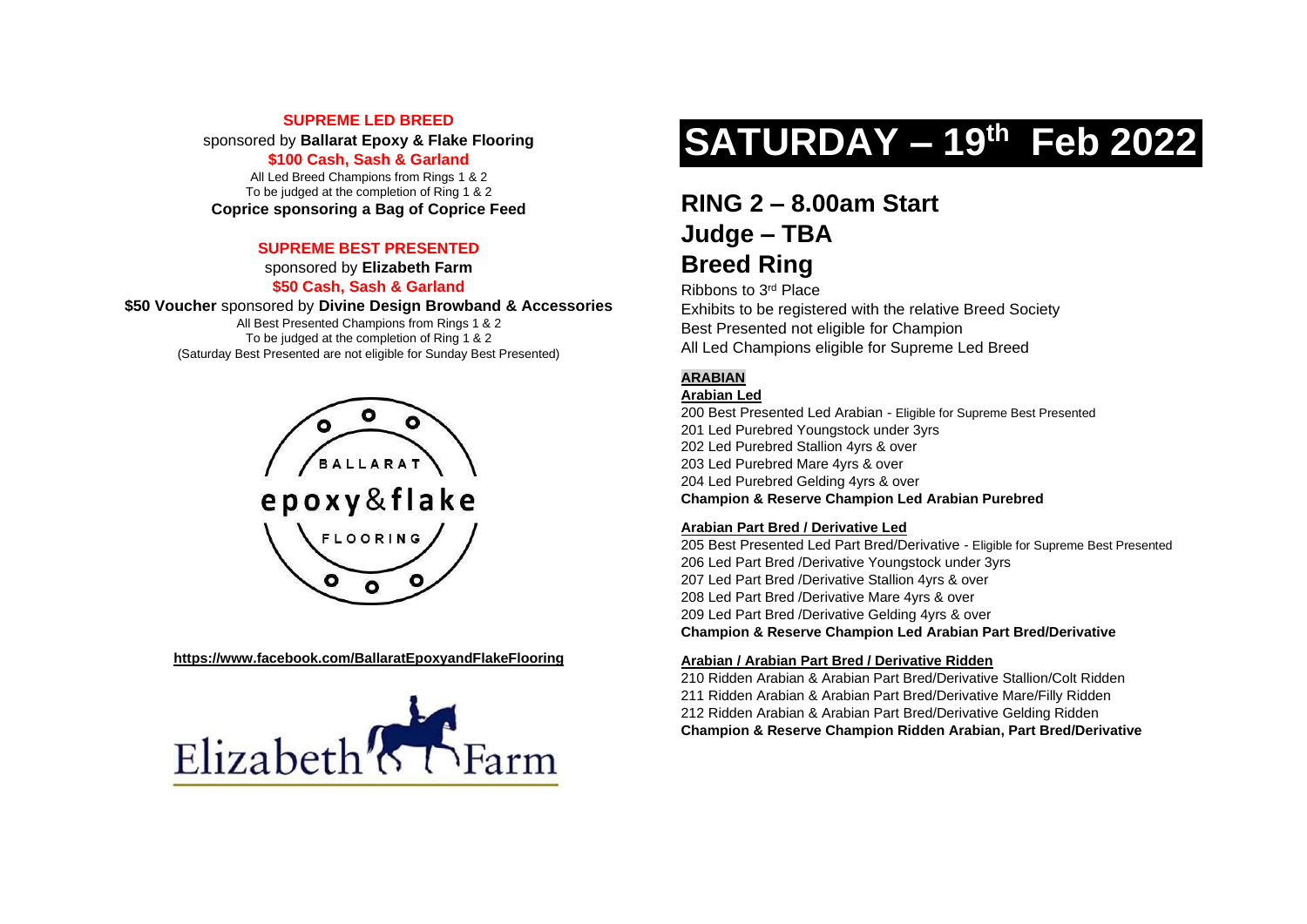#### **STANDARDBREDS**

 Best Presented Led Standardbred - Eligible for Supreme Best Presented Led Stallion/Colt Led Mare/Filly Led Gelding **Champion & Reserve Champion Led Standardbred**

217 Ridden Standardbred Female 218 Ridden Standardbred Gelding **Champion & Reserve Champion Ridden Standardbred**

#### **AUSTRALIAN BRUMBIES**

Rosette for 1st Place in SCBR Classes sponsored by SCBR

#### **Southern Cross Brumby Registry**

219 Best Presented SCBR - Eligible for Supreme Best Presented *Sash for 1st sponsored by Southern Cross Brumby Registry*

#### 220 Led Newcomer SCBR

Must have been captured/trapped in 2021, Not eligible for Led Mare/Gelding Class 221 Led Youngstock SCBR Filly, 3yrs & under, not eligible for class 222 222 Led SCBR Mare 4yrs & over 223 Led Youngstock SCBR Gelding, 3yrs & under, not eligible for Class 224 224 Led SCBR Gelding 4yrs & over **Champion & Reserve Champion Led SCBR**  *Rosettes sponsored by* **Southern Cross Brumby Registry**

225 Novice Ridden SCBR Not having previously won a ridden SCBR, must be ridden in a snaffle bit 226 Ridden SCBR Mare 227 Ridden SCBR Gelding **Champion & Reserve Champion Ridden SCBR** *Sashes sponsored by* **Southern Cross Brumby Registry**

228 SCBR Rider under 18yrs 229 SCRC Rider 18yrs & over **Champion & Reserve Champion SCBR Rider** *Sashes sponsored by Southern Cross Brumby Registry*

## **Brumby – Any Other Registry – Guy Fawkes, ABHR, SMBR**

230 Best Presented Brumby Any Other Brumby Registry 231 Led Youngstock 3yrs & under 232 Led Gelding 4yrs & over 233 Led Mare 4yrs & over **Champion & Reserve Champion Led Brumby Any Other Registry** *Sashes sponsored by Southern Cross Brumby Registry*

234 Ridden Mare 235 Ridden Gelding **Champion & Reserve Champion Ridden Brumby Any Other Registry** *Sashes sponsored by Southern Cross Brumby Registry*

#### **Australian Brumby - Unregistered**

236 Led Youngstock 3yrs & under, not eligible for classes 237,238 237 Led Gelding unregistered 4yrs & over 238 Led Mare unregistered 4yrs & over **Champion & Reserve Champion Led Brumby Unregistered** *Sashes sponsored by Southern Cross Brumby Registry*

239 Ridden Brumby Mare unregistered 240 Ridden Brumby Gelding unregistered **Champion & Reserve Champion Ridden Brumby Unregistered** *Sashes sponsored by Southern Cross Brumby Registry*

## **OPEN LED**

 Led Stallion ne 14hh Led Stallion over 14hh Led Colt 3yrs & under **Champion & Reserve Champion Led Stallion/Colt** 

 Led Mare/Gelding under 12hh Led Mare/Gelding over 12hh ne 13hh Led Mare/Gelding over 13hh ne 14hh Led Filly/Gelding 14hh & under, 3yrs & under **Champion & Reserve Champion Led Open Mare/Filly/Gelding 14hh & under** 

 Led Mare/Gelding over 14hh ne 15hh Led Mare/Gelding over 15hh ne 16hh Led Mare/Gelding over 16hh & over Led Filly/Gelding over 14hh, 3yrs & under **Champion & Reserve Champion Led Open Mare/Filly/Gelding over 14hh**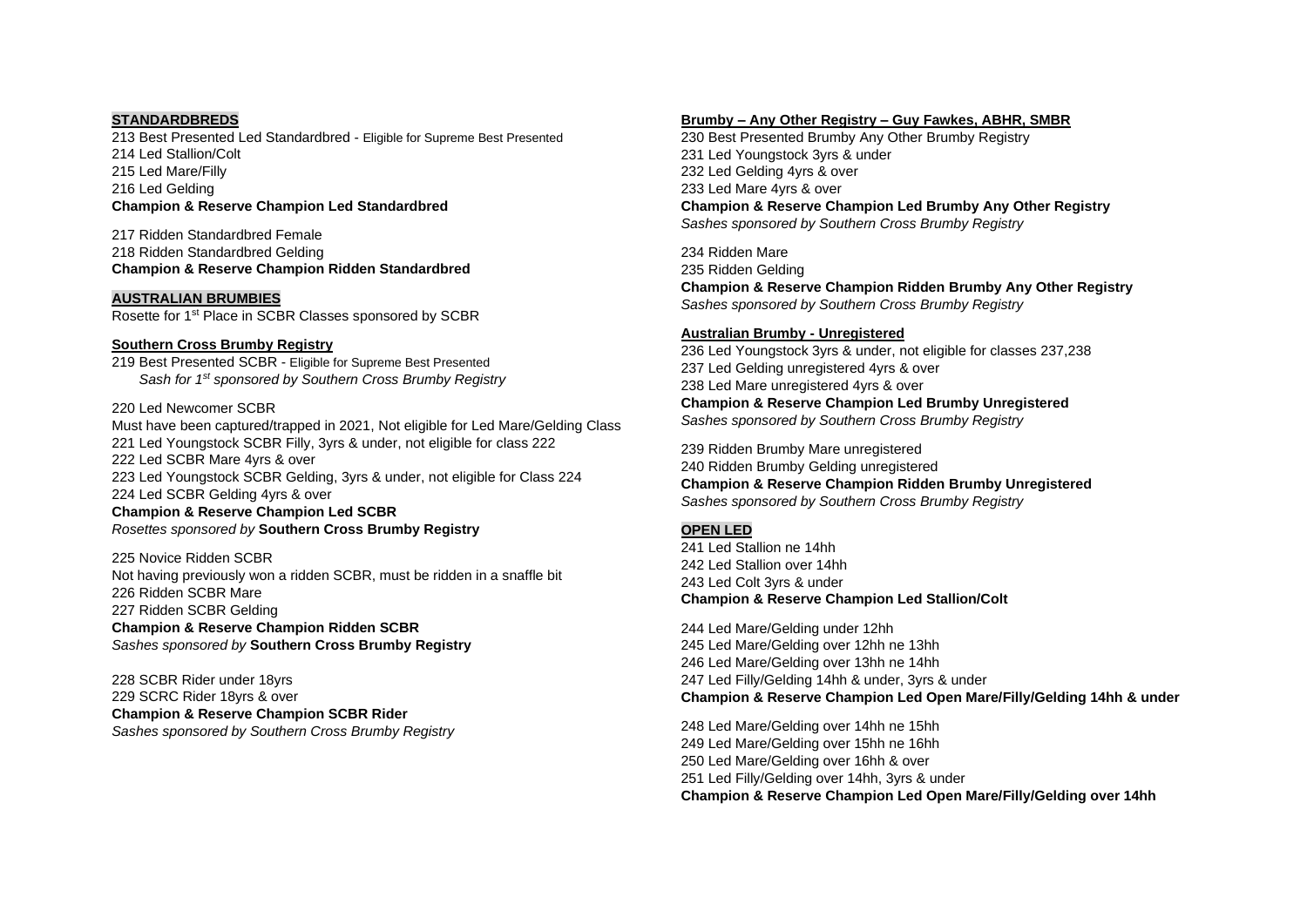# **SUPREME LED BREED**

sponsored by **Ballarat Epoxy & Flake Flooring**

# **\$100 Cash, Sash & Garland**

All Led Breed Champions from Rings 1 & 2 To be judged at the completion of Ring 1 & 2 **Coprice sponsoring a Bag of Coprice Feed**

# **SUPREME BEST PRESENTED**

sponsored by **Elizabeth Farm**

# **\$50 Cash, Sash & Garland**

**\$50 Voucher** sponsored by **Divine Design Browband & Accessories**

All Led Breed Champions from Rings 1 & 2 To be judged at the completion of Ring 1 & 2 (Saturday Best Presented are not eligible for Sunday Best Presented)



#### **<https://www.facebook.com/BallaratEpoxyandFlakeFlooring>**



# **SATURDAY – 19th Feb 2022**

# **RING 3 – 8.00am Start Judge – TBA Australian Stock Horse**

Ribbons to 3rd Place Exhibits to be registered with the ASH Society

# **Led ANSA**

300 Led ANSA Filly 3yrs & under 301 Led ANSA Gelding 3yrs & under 302 Led ANSA Colt 3yrs & under 303 Led ANSA Mare 4yrs & over, over 14hh ne 15hh 304 Led ANSA Mare 4yrs & over, over 15hh 305 Led ANSA Gelding 4yrs & over, over 14hh ne 15hh 306 Led ANSA Gelding 4yrs & over, over 15hh 307 Led ANSA Stallion, 4yrs & over, over 14hh **Champion & Reserve Champion Led ANSA** *Sashes sponsored by ANSA association*

# **Led ASH Stallion/Colt**

 Led ASH Yearling Colt Led ASH 2yr old Colt Led ASH 3yr old Colt Led ASH 4yr old Stallion Led ASH Stallion ne 15hh 5yrs & over Led ASH Stallion over 15hh, 5yrs & over **Champion & Reserve Champion Led ASH Stallion/Colt**  *Champion to receive \$20 sponsored by (Champion Eligible for Supreme Led ASH)*

## **Led ASH Mare/Filly**

 Led ASH Yearling Filly Led ASH 2yr old Filly Led ASH 3yr old Filly Led ASH 4yr old Mare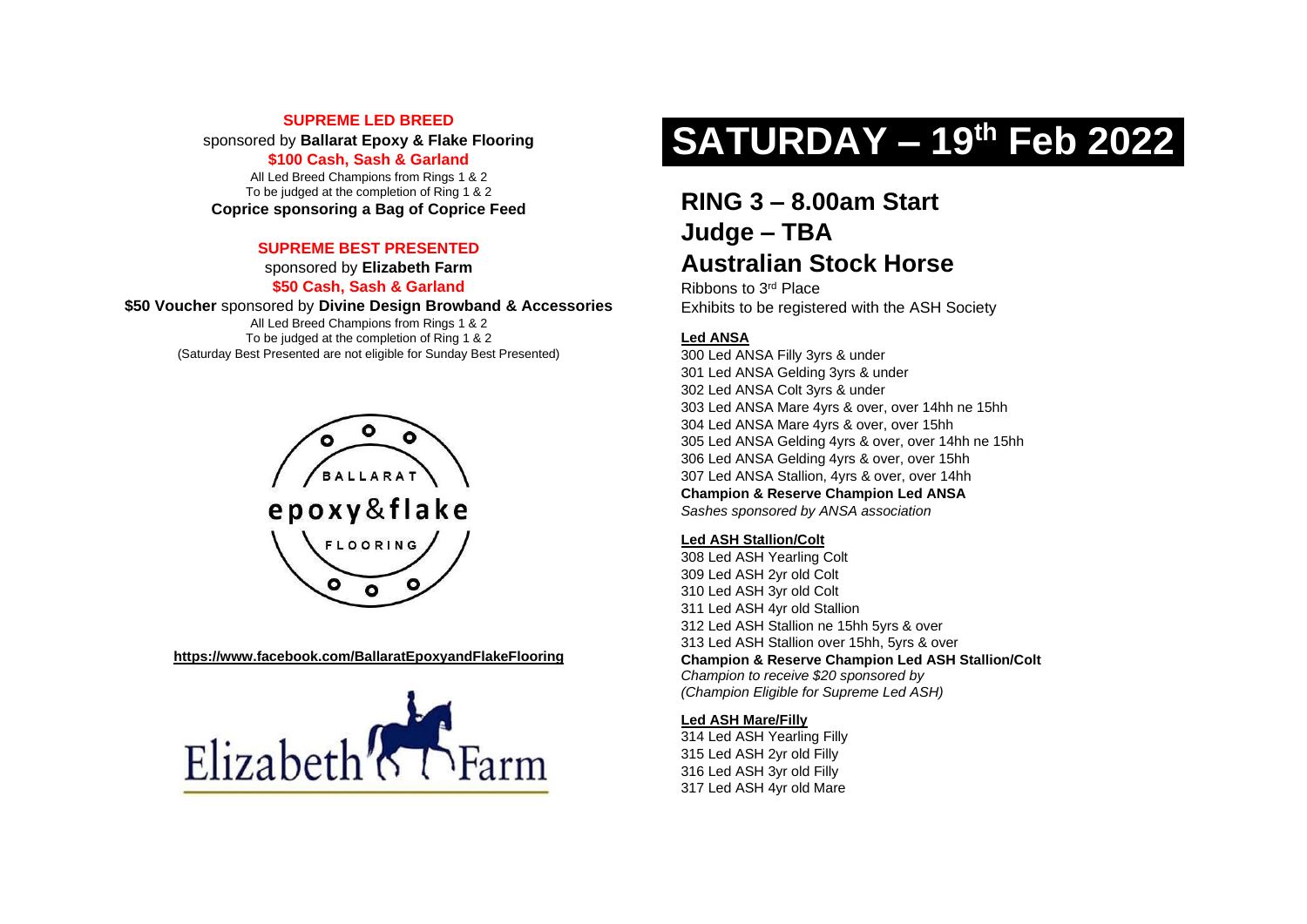318 Led ASH Mare ne 15hh 5yrs & over 319 Led ASH Mare over 15hh 5yrs & over **Champion & Reserve Champion Led ASH Mare/Filly**  *Champion to receive \$20 sponsored by (Champion Eligible for Supreme Led ASH)*

# **SUPREME LED ASH \$100 Cash, Sash & Garland**

Sponsored by **Blue Pacific Fish & Chips Echuca Coprice sponsoring a Bag of Feed**

(Champion Led ASH Exhibits from Ring 3 & 4 eligible) (To be judged in Ring 4 after all the Led classes completed in Ring 3 & 4)

#### 320 ASHLA

#### **Ridden ASH Hack 4yrs & under**

 Novice ASH Hack 4yrs & under Ridden ASH Hack 2yr old Ridden ASH Hack 3yr old Ridden ASH Hack 4yr old **Champion & Reserve Champion Ridden Hack 4yrs & under**

*Champion to receive \$20 sponsored by (Champion Eligible for Supreme Ridden ASH Hack)*

## **Ridden ASH Hack over 15hh, 5yrs & over**

 Novice ASH Hack over 15hh 5yrs & over Ridden ASH Hack Mare over 15hh snaffle bit 5yrs & over Ridden ASH Hack Gelding over 15hh Snaffle Bit 5yrs & over Ridden ASH Hack Stallion over 15hh Snaffle Bit 5yrs & over Ridden ASH Hack over 15hh Ridden in a Curb Bit 5yrs & over Ridden ASH Hack over 15hh 5yrs & over

 (Winners of Classes 326, 327, 328, 329 Not Eligible) - (2nd Chance class) **Champion & Reserve Champion Ridden ASH Hack Over 15hh, 5yrs & over** *Champion to receive \$20 sponsored by (Champion Eligible for Supreme Ridden ASH Hack)*

# **SUPREME RIDDEN ASH HACK**

## **\$100 Cash, Sash & Garland**

# Sponsored by **Combaning Rural Photography Coprice sponsoring a Bag of Feed**

(Champion Ridden ASH Hacks from Ring 3 & 4 eligible) (Youth Champion ASH Hack is eligible for Supreme)

(To be Judged in Ring 4 after all ASH Working classes from Ring 3 & Ring 4)

#### **Ridden ASH Working ne 15hh, 5yrs & over**

331 Novice ASH Working ne 15hh 332 Ridden ASH Working Stallion ne 15hh, 5yrs & over 333 Ridden ASH Working Mare ne 15hh, 5yrs & over 334 Ridden ASH Working Gelding ne 15hh, 5yrs & over 335Ridden ASH Working ne 15hh, 5yrs & over (Winners of classes 332, 333, 334 not Eligible) - (2nd Chance class) **Champion & Reserve Champion Ridden ASH Working ne 15hh, 5yrs & over** *Champion to receive \$20 sponsored by (Champion Eligible for Supreme Ridden ASH Working)*

## **Youth ASH Working, Rider under 18yrs**

336 Youth ASH Working, rider under 13yrs 337 Youth ASH Working, rider 13yrs & under 15yrs 338 Youth ASH Working, rider 15yrs & under 18yrs **Champion & Reserve Champion Youth ASH Working, Rider under 18yrs**  *Champion to receive \$20 sponsored by (Champion Eligible for Supreme Ridden ASH Working)*

# **SUPREME RIDDEN ASH WORKING**

## **\$100 Cash, Sash & Garland**

Sponsored by **Jounama Performance & Stockhorse**

# **Coprice sponsoring a Bag of Feed**

(Champion Ridden ASH Working eligible from Ring 3 & 4) (Youth Champion ASH Working is eligible for Supreme) (To be Judged in Ring 3 after all ASH Working classes from Ring 3 & 4)

# **Ridden ASH Pleasure Hack**

 ASH Pleasure Hack 3yrs & under ASH Pleasure Hack 4yrs ASH Pleasure Hack ne 15hh, 5yrs & over ASH Pleasure Hack over 15hh, 5yrs & over ASH Pleasure Hack, ridden by a Youth under 18yrs **Champion & Reserve Champion ASH Pleasure Hack** *Champion to receive \$20 sponsored by (Champion NOT Eligible for any Supreme Ridden ASH)*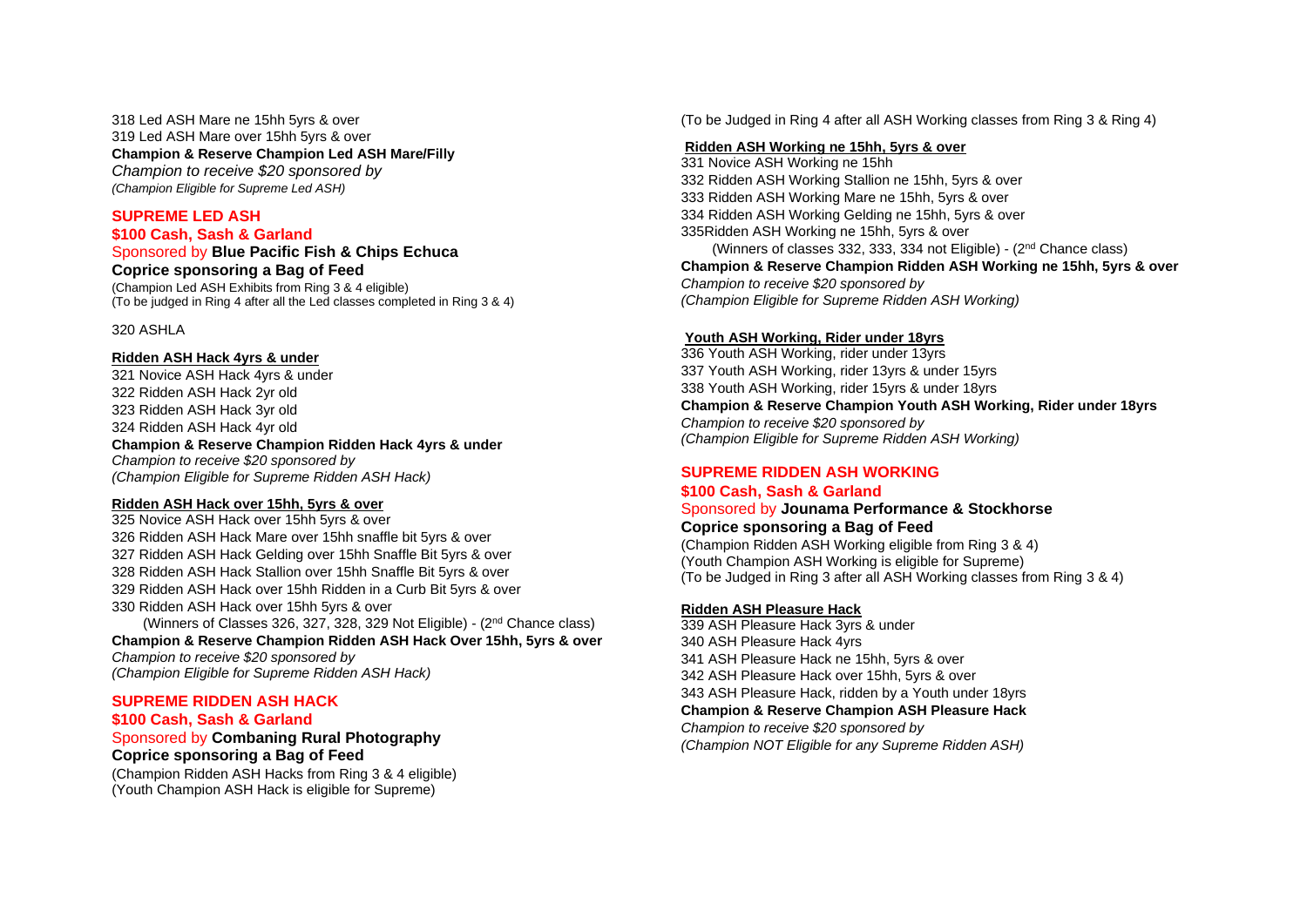









# **SATURDAY – 19th Feb 2022**

# **RING 4 – 8.00am Start Judge – Frank Goodyer Australian Stock Horse Ring**

Ribbons to 3rd Place Exhibits to be registered with the ASH Society

# **Led ASH Gelding**

400 Led ASH Yearling Gelding 401 Led ASH 2yr Old Gelding 402 Led ASH 3yr Old Gelding 403 Led ASH 4yr Old Gelding 404 Led ASH Gelding 5yrs & over ne 15hh 405 Led ASH Gelding 5yrs & over 15hh **Champion & Reserve Champion Led ASH Gelding** *Champion to receive \$20 sponsored by (Champion Eligible for Supreme Led ASH)*

# **SUPREME LED ASH**

**\$100 Cash, Sash & Garland** Sponsored by **Blue Pacific Fish & Chips Echuca Coprice sponsoring a Bag of Feed** (Champion Led Exhibits from Ring 3 & 4 eligible) (To be judged in Ring 3 after all the Led classes completed in Ring 3 & 4)

# **Youth Handler under 18yrs**

406 Youth Handler under 13yrs 407 Youth Handler 13yrs & under 15yrs 408 Youth Handler 15yrs & under 18yrs **Champion & Reserve Champion Youth Handler under 18yrs** *Champion to receive \$20 sponsored by*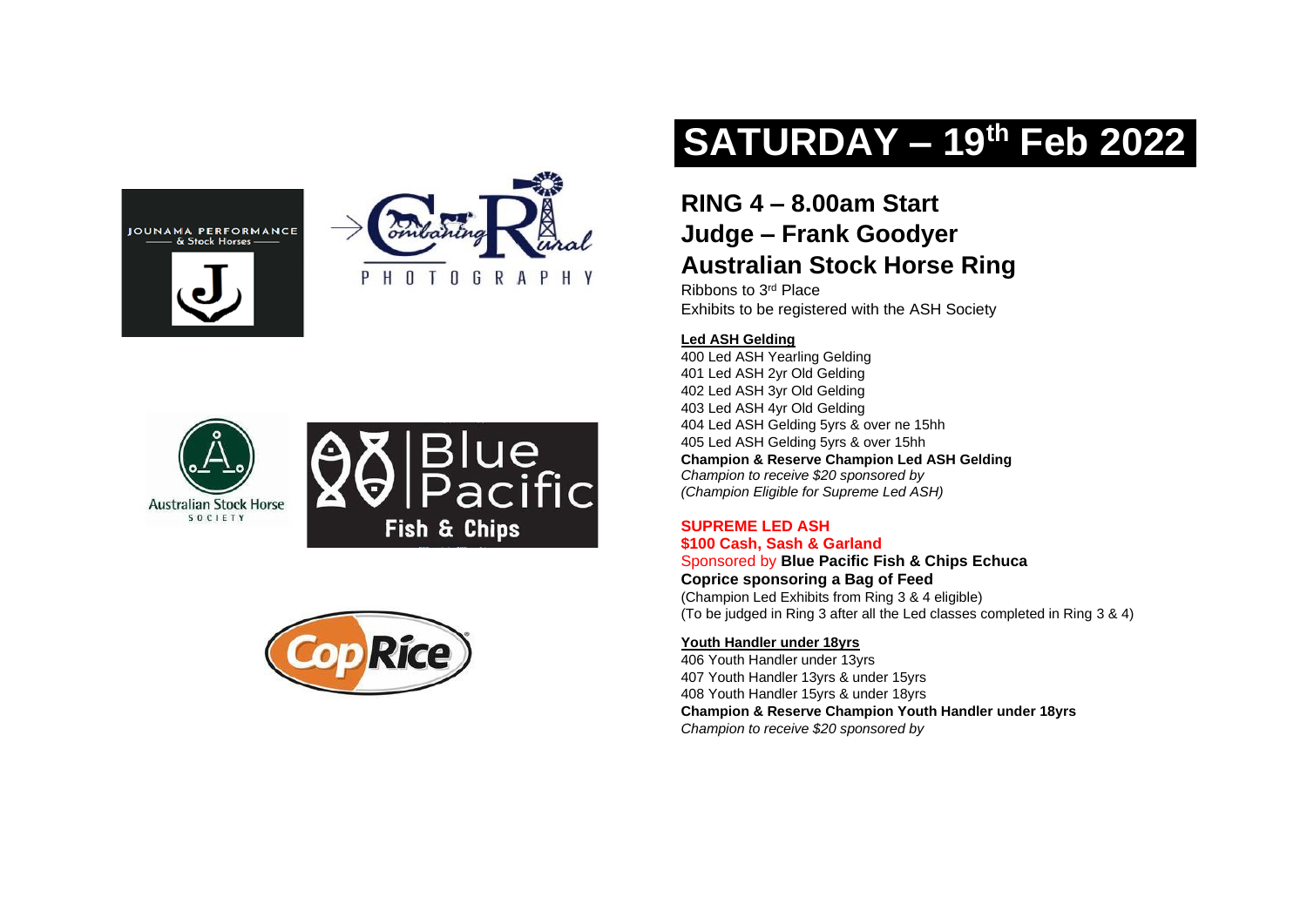## **Ridden ANSA**

 Ridden ANSA 2yrs old Ridden ANSA 3yrs old Ridden ANSA Mare 4yrs & over, 14hh ne 15hh Ridden ANSA Mare 4yrs & over, over 15hh Ridden ANSA Gelding 4yrs & over, 14hh ne 15hh Ridden ANSA Gelding 4yrs & over, over 15hh Ridden ANSA Stallion 4yrs & over, 14hh & over **Champion & Reserve Champion Ridden ANSA** *Sashes sponsored by ANSA association*

#### **Ridden ASH Hack ne 15hh, 5yrs & over**

416 Novice ASH Hack ne 15hh, 5yrs & over 417 Ridden ASH Hack Mare ne 15hh snaffle bit 5yrs & over 418 Ridden ASH Hack Gelding ne 15hh snaffle bit 5yrs & over 419 Ridden ASH Hack Stallion ne 15hh snaffle bit 5yrs & over 420 Ridden ASH Hack Ridden in a Curb Bit ne 15hh 5yrs & over 421 ASH Hack ne 15hh, 5yrs & over - (2<sup>nd</sup> Chance class) (Winners of Classes 417, 418, 419, 420 not eligible) **Champion & Reserve Champion ASH Hack ne 15hh 5yrs & over**  *Champion to receive \$20 sponsored by (Champion Eligible for Supreme Ridden ASH Hack)*

#### **Youth ASH Hack, Rider under 18yrs**

422 Youth ASH Hack rider under 13yrs 423 Youth ASH Hack rider 13yrs & under 15yrs 424 Youth ASH Hack rider 15yrs & under 18yrs **Champion & Reserve Champion Youth ASH Hack, Rider under 18yrs**  *Champion to receive \$20 sponsored by (Champion Eligible for Supreme Ridden ASH Hack)*

## **SUPREME RIDDEN ASH HACK**

# **\$100 Cash, Sash & Garland**

Sponsored by **Combaning Rural Photography Coprice sponsoring a Bag of Feed**

(Champion Ridden ASH Hacks from Ring 3 & 4 eligible) (Youth Champion ASH Hack is eligible for Supreme) (To be Judged in Ring 4 after all ASH Hack classes from Ring 3 & 4)

## **Ridden ASH Working 4yrs & under**

425 Novice ASH Working 4yrs & under 426 Ridden ASH Working 2yr old

427 Ridden ASH Working 3yr old 428 Ridden ASH Working 4yr old **Champion & Reserve Champion Ridden ASH Working 4yrs & under**  *Champion to receive \$20 sponsored by (Champion Eligible for Supreme Ridden ASH Working)*

## **Ridden ASH Working over 15hh, 5yrs & over**

 Novice ASH Working over 15hh, 5yrs & over Working ASH Stallion over 15hh, 5yrs & over Working ASH Mare over 15hh, 5yrs & over Working ASH Gelding over 15hh, 5yrs & over Working ASH over 15hh, 5yrs & over - (2nd Chance class) (Winners of classes 430. 431, 432 not eligible)

**Champion & Reserve Champion Working ASH over 15hh, 5yrs & over** *Champion to receive \$20 sponsored by (Champion Eligible for Supreme Ridden ASH Working)*

# **SUPREME RIDDEN ASH WORKING**

#### **\$100 Cash, Sash & Garland** Sponsored by **Jounama Performance & Stockhorse**

# **Coprice sponsoring a Bag of Feed**

Champion Ridden ASH Working Exhibits eligible from Ring 3 & 4 (Youth Champion ASH Working is eligible for Supreme) (To be Judged in Ring 3 after all ASH Working classes from Ring 3 & Ring 4)



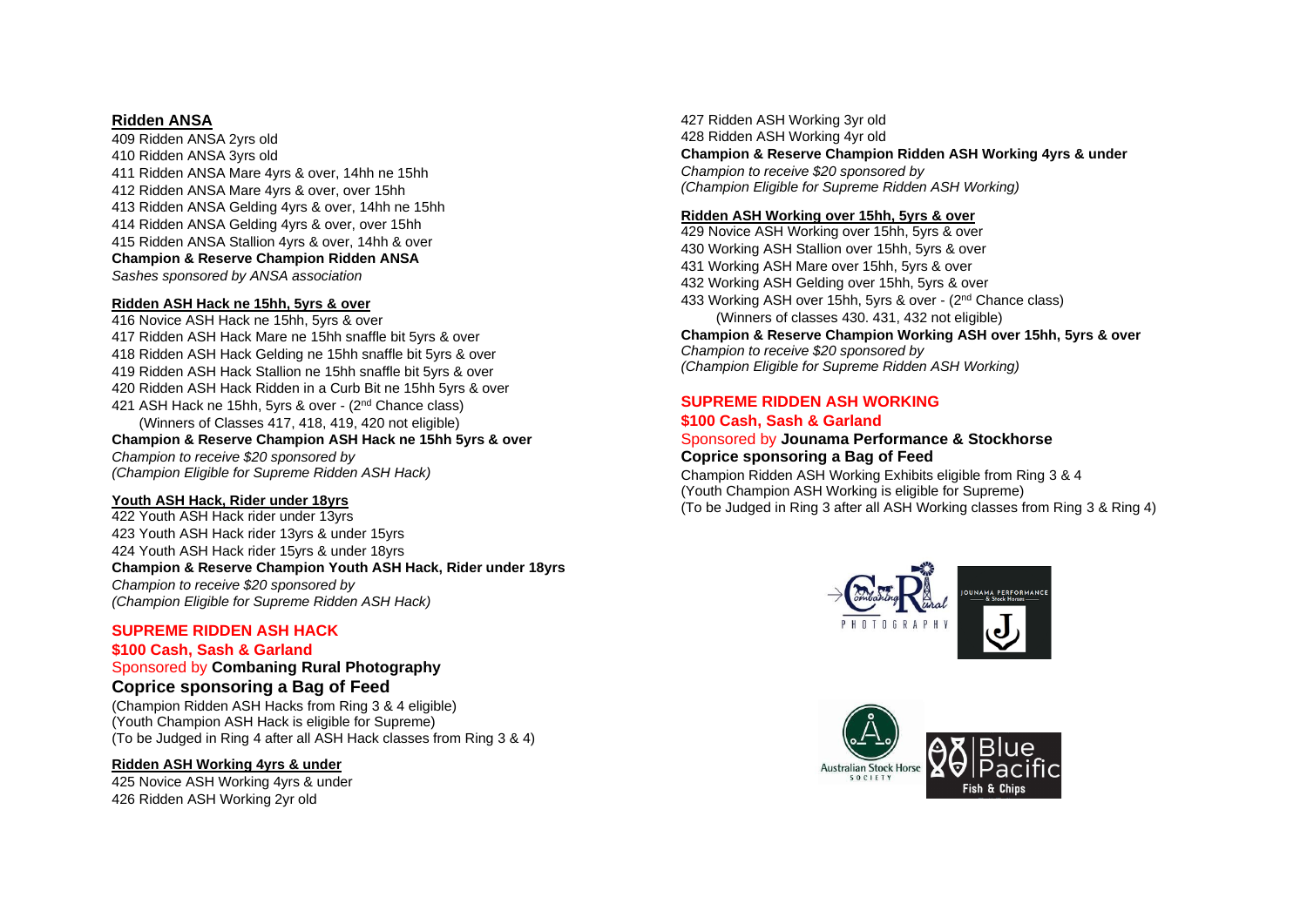# **KIDS FUN RING – 10.00am Start Judge – TBA**

For Child Riders Who Do Not Show regularly, Neat Riding Attire including Approved Helmet & Riding Boots Must Be worn, PC Uniform accepted.

**Block Entry Fee \$20** All entries online via [www.globalentriesonline.com.au](http://www.globalentriesonline.com.au/)

Ribbons for All Competitors Lolly Bags, Prizes & Goodies For ALL

Lots of Ribbons & Lollies & Prizes to be won for everyone!

1 Fancy Dress 2 Cleanest Pony & Rider 3 Hairiest Pony 4 Fattest Pony 5 Pony with longest tail 6 Pony with thickest mane 7 Pony most like it's owner 8 Happiest Rider & pony 9 Most colourful pony 10 Best Mannered Pony 11 Handler under 6yrs 12 Handler 6 to 8yrs 13 Handler 8 to 12yrs



# **SATURDAY – <sup>19</sup>th Feb 2022 SATURDAY – <sup>19</sup>th Feb 2022**

# **CAMPDRAFT ARENA – 10.00am Start**

# **Stockman's Challenge - W.O. Nicholls Memorial**

# **Chief Stewards: Robert & Mel Piper – 0439 433 968** Contact Chief Steward for detail

Open to all horse and riders. Timed obstacle course, with penalty for not completing obstacle correctly, penalty for error on course. 15 second penalty for missed whip target, 30 second penalty for missed obstacle

**Entry Fee: \$20 per horse entered** Entries will be taken on the day. Entries online via [www.globalentriesonline.com.au](http://www.globalentriesonline.com.au/)

# **ALL Entries MUST sign a Waiver and collect a wrist band from the Horse Office (announcers caravan) to compete at Show Horse Office**

**Prize Money** will be dependent on the number of entries

**OPEN** – Any horse or rider – Ribbons and Cash prizes to  $4<sup>th</sup>$  place

**LADIES** – Ribbons and Cash prizes to  $4<sup>th</sup>$  place.

**JUVINILE** – Rider 14 years and under 19 years of age – Cash prizes to  $4<sup>th</sup>$  place Please note rider must wear an EFA approved safety helmet and is not permitted to ride stallions under RAS rules. Ribbons and Cash prizes to 4<sup>th</sup> place.

**JUNIOR** – Rider under 14 years of age – Cash prizes to  $4<sup>th</sup>$  place. Please note rider must wear an EFA approved safety helmet and is not permitted to ride stallions under RAS rules. Ribbons and Cash prizes to 4<sup>th</sup> place.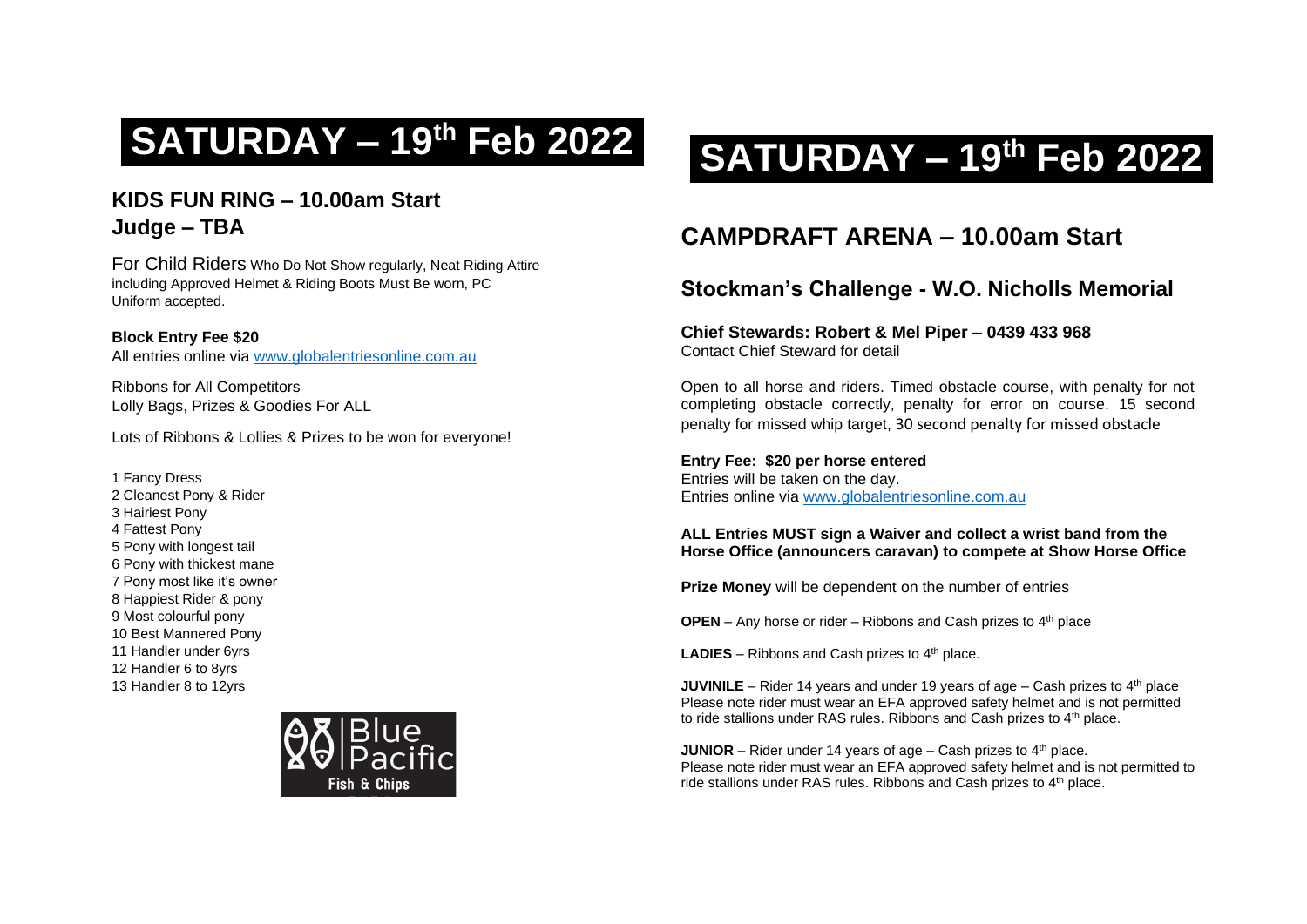# **SATURDAY – 19th Feb 2022**

# **RODEO RING – 9.30am start**

# **STOCKMANS CHALL FNGF CHILDREN 13 YEARS & UNDER**

# **Chief Steward: Dan McDonnell - 0418 979 243**

Contact Chief Steward for detail

# **Entry Fee: \$5.00**

Entries online via [www.globalentriesonline.com.au](http://www.globalentriesonline.com.au/) For riders any age under 14 years - Can be led

Ribbons to 6<sup>th</sup> place

# **EVENTS:**

1 Led, any age. 4 Unled, 9 years to 11 years.

2 Unled, 5 years and under. 5 Unled, 12 years to 14 years.

3 Unled, 6 years to 8 years.

**SPORTING:** To follow immediately after Tiny Tots Challenge:

Flag:

Bending:

Barrel.



To our valued sponsors who support Gundagai Show Horse Section. We Thank you!

Our sponsors support enables us to continue this event and is very much appreciated.

Please take the time to thank our sponsors. A little acknowledgement goes a long way.

Show your support by going to their Facebook Page or Website & support the businesses and people that support you!

We would like to Thank Coprice for their support.







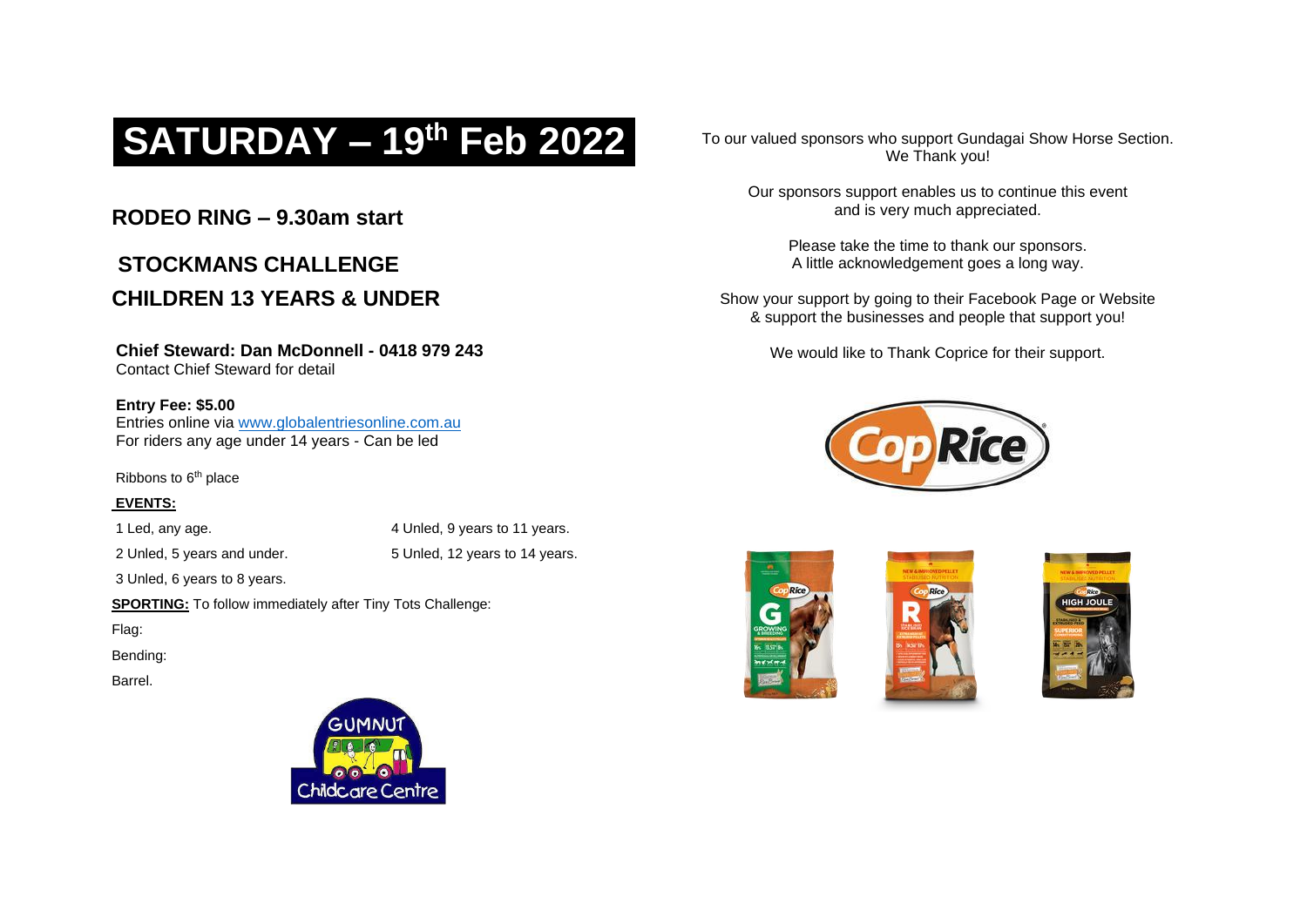# **SUNDAY – 20th Feb 2022**

# **RING 1 – 8.00 Start Judge – Shaun Paterson Breed Ring**

Ribbons to 3rd Place Exhibits to be registered with the relative Breed Society Best Presented not eligible for Champion All Led Champions eligible for Supreme Led Breed

# **WESLH**

100 Best Presented Led Welsh - Eligible for Supreme Best Presented

## **Welsh Section A**

101 Led Stallion 4yrs & over 102 Led Colt under 4yrs **Champion & Reserve Champion Led Section A Stallion/Colt**  *Eligible for Supreme Led Welsh Exhibit* 

103 Led Mare 4yrs & over 104 Led Filly under 4yrs **Champion & Reserve Champion Led Section A Mare/Filly** *Eligible for Supreme Led Welsh Exhibit* 

105 Led Gelding 4yrs & over 106 Led Gelding under 4yrs **Champion & Reserve Champion Led Section A Gelding** *Eligible for Supreme Led Welsh Exhibit* 

**Welsh Section B** 107 Led Stallion 4yrs & over 108 Led Colt under 4yrs **Champion & Reserve Champion Led Section B Stallion/Colt** *Eligible for Supreme Led Welsh Exhibit* 

109 Led Mare 4yrs & over 110 Led Filly 3yrs & under **Champion & Reserve Champion Led Section B Mare/Filly** *Eligible for Supreme Led Welsh Exhibit* 

111 Led Gelding 4yrs & over 112 Led Gelding 3yrs & under **Champion & Reserve Champion Led Section B Gelding** *Eligible for Supreme Led Welsh Exhibit* 

## **Welsh Section C**

 Led Stallion/Colt Led Filly under 4yrs Led Mare 4yrs & over Led Gelding **Champion & Reserve Champion Led Section C**  *Eligible for Supreme Led Welsh Exhibit* 

# **Welsh Section D**

 Led Stallion/Colt Led Filly under 4yrs Led Mare 4yrs & over Led Gelding **Champion & Reserve Champion Led Section D**  *Eligible for Supreme Led Welsh Exhibit* 

# **SUPREME LED WELSH EXHIBIT**

**\$100 Cash, Sash & Garland** Sponsored by **Nawarrah Stud**

Champion Welsh Leds from Ring 1 eligible To be Judged directly after completion of Led Welsh Classes

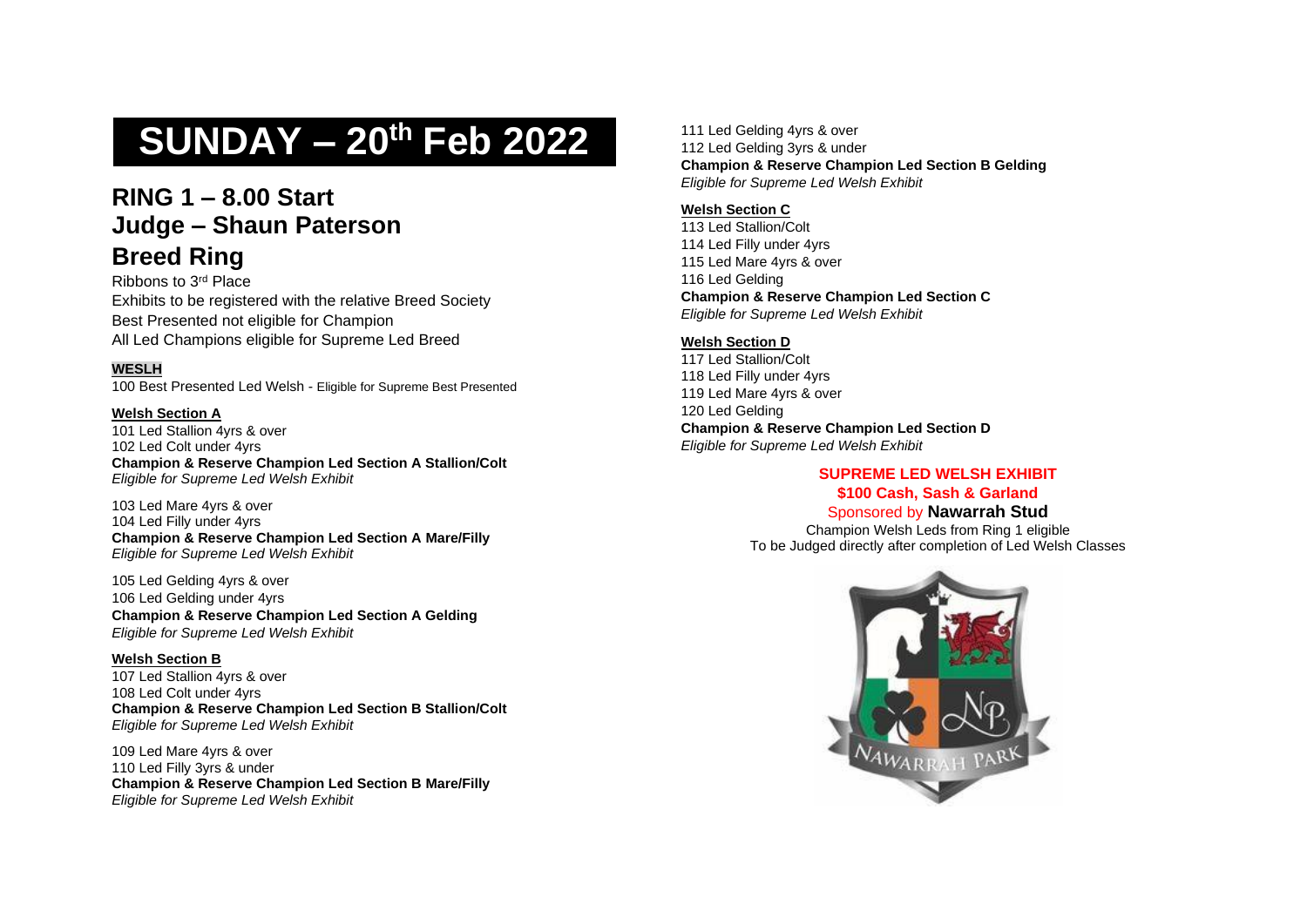#### **Purebred Welsh Ridden**

 Ridden Welsh Section A Ridden Welsh Section B Ridden Welsh Section C 123a Ridden Welsh Section D **Champion & Reserve Champion Ridden Purebred Welsh**

#### **Part Bred Welsh Led**

 Best Presented Led Part Welsh - Eligible for Supreme Best Presented Led Part Welsh Stallion/Colt Led Part Welsh Mare 4yrs & over Led Part Welsh Filly 3yrs & under Led Part Welsh Gelding 4yrs & over Led Part Welsh Gelding 3yrs & under **Champion & Reserve Champion Led Part Welsh** *Champion Receives*

**\$50 Voucher** sponsored by **Cathys Browbands**

#### **Part Bred Welsh Ridden**

 Ridden Part Welsh ne 12.2hh Ridden Part Welsh over 12.2hh ne 14hh Ridden Part Welsh over 14hh **Champion & Reserve Champion Ridden Part Bred Welsh**  *Champion Receives* **\$50 Voucher** sponsored by **Cathys Browbands**

## **Riding Pony Stud Book Led**

 Best Presented Led RPSB - Eligible for Supreme Best Presented Led Yearling any sex Led RPSB any sex, 2yrs & 3yrs, to mature ne 14.2hh Led RPSB Mare 4yrs & over, ne 13hh Led RPSB Mare 4yrs & over, over 13hh ne 14.2hh Led RPSB Gelding 4yrs & over, ne 13hh Led RPSB Gelding 4yrs & over, over 13hh ne 14.2hh Led RPSB Stallion 4yrs & over ne 14.2hh **Champion & Reserve Champion Led RPSB**

#### **Riding Pony Stud Book Ridden**

 Ridden RPSB 12hh & under Ridden RPSB over 12hh ne 13.2hh Ridden RPSB over 13.2hh ne 14.2hh **Champion & Reserve Champion Ridden RPSB**

# **AUSTRALIAN PONIES**

**APSB Led**

 Best Presented Led Australian Pony - Eligible for Supreme Best Presented Led Australian Pony Youngstock 3yrs & under Led Australian Pony Mare 4yrs & over, ne 14hh Led Australian Pony Gelding 4yrs & over, ne 14hh Led Australian Pony Stallion 4yrs & over, ne 14hh **Champion & Reserve Champion Led Australian Pony** 

#### **AUSTRALIAN PONIES & APSB RIDING PONIES – PART BRED**

 Best Presented Led Aust Pony & APSB RP Part Bred Eligible for Supreme Best Presented Led Part Bred Yearling any sex Led Part Bred 2yrs & 3yrs any sex Led Part Bred Mare 4yrs & over Led Part Bred Gelding 4yrs & over **Champion & Reserve Champion Led Part Bred APSB**

#### **APSB Part Bred APSB Ridden**

 Ridden APSB Mare Ridden APSB Gelding Ridden APSB Stallion Ridden Part Breed APSB ne 13hh Ridden Part Bred APSB 13hh ne 14hh **Champion & Reserve Champion Ridden APSB/Part Bred APSB**

# **SHETLANDS**

**Shetlands over 8.2hh ne 10.2hh**

*(Not eligible for Shetland ponies 8.2hh & under)* Best Presented Shetland ne 10.2hh Eligible for Supreme Best Presented Led Shetland Youngstock 3yrs & under Led Shetland Mare 4yrs & over Led Shetland Gelding 4yrs & over Led Shetland Stallion 4yrs & over **Champion & Reserve Led Shetland over 8.2hh ne 10.2hh**

## **Shetlands ne 8.2hds**

 Led Shetland Youngstock 3yrs & under Led Shetland Mare 4yrs & over Led Shetland Gelding 4yrs & over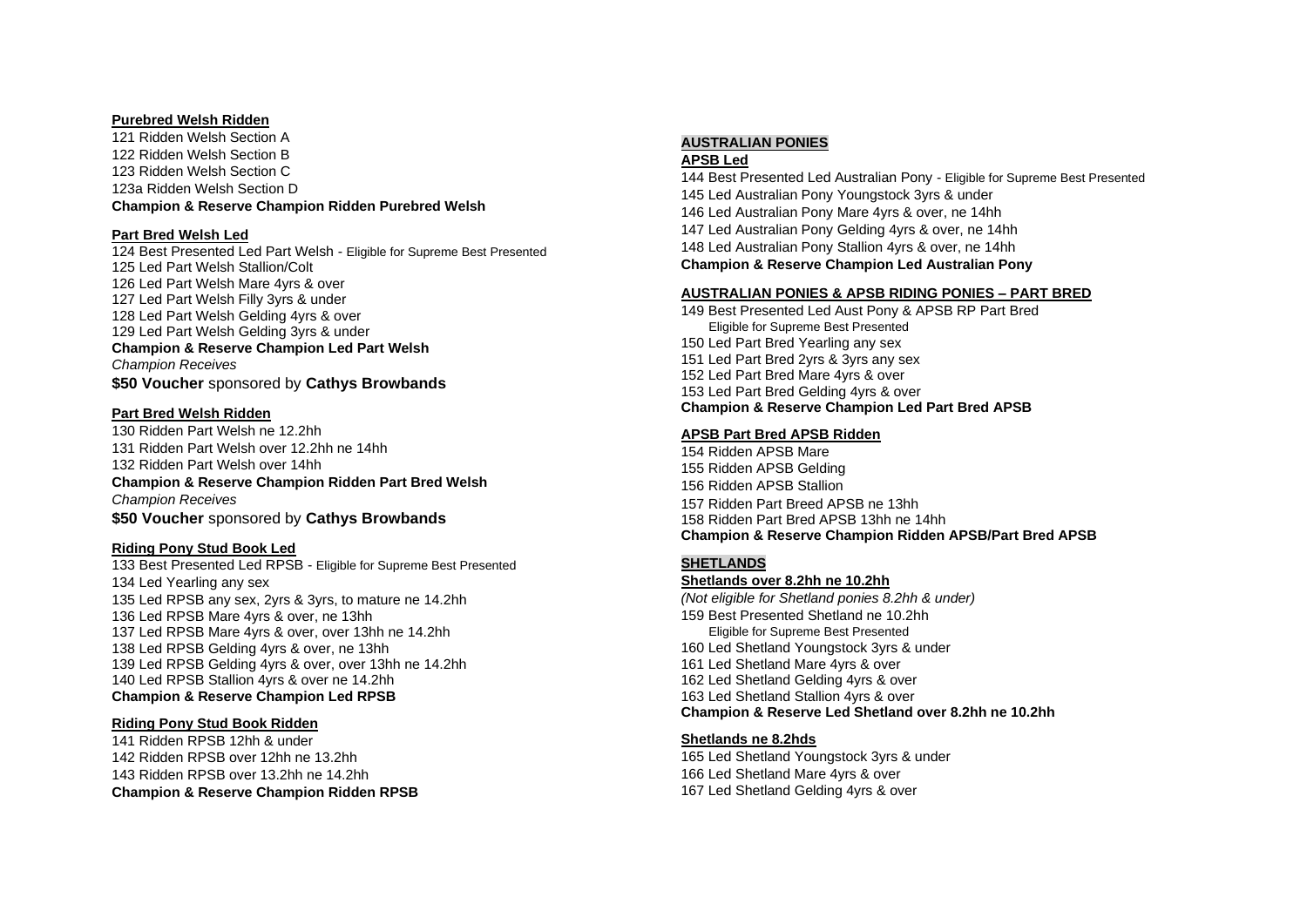168 Led Shetland Stallion 4yrs & over **Champion & Reserve Led Shetland ne 8.2hh**

#### **Shetlands Ridden ne 10.2hh**

 Novice Shetland Ridden Shetland ne 8.2hh Ridden Shetland 8.2hh ne 9.2hh Ridden Shetland 9.2 ne 10.2hh

## **Champion & Reserve Champion Ridden Shetland**

#### **MINIATURE PONIES**

*Registered with Miniature Pony Society* Best Presented Miniature Pony - Eligible for Supreme Best Presented Led Stallion/Colt Led Mare/Filly Led Gelding **Champion & Reserve Champion Led Miniature**

## **MINIATURE HORSES**

*(Must NOT exceed 34 inches)* Best Presented Miniature Horse - Eligible for Supreme Best Presented Led Stallion/Colt Led Mare/Filly Led Gelding **Champion & Reserve Champion Miniature Horse**

# **SMALL HORSES**

*(Must NOT exceed 38 inches)* Best Presented Small Horse - Eligible for Supreme Best Presented Led Stallion/Colt Led Mare/Filly Led Gelding **Champion & Reserve Champion Small Horse**



**<https://www.facebook.com/search/top?q=cathy%27s%20browbands>**

## **SUPREME LED BREED**

sponsored by **Stony Creek Orchards \$100 Cash, Sash & Garland** All Led Breed Champions from Rings 1 To be judged at the completion of Ring 1 **Coprice sponsoring a Bag of Feed**

# **SUPREME BEST PRESENTED**

sponsored by **Elizabeth Farm \$50 Cash, Sash & Garland**

**\$50 Voucher** sponsored by **Divine Design Browband & Accessories**

All Best Presented Champions from Rings 1 To be judged at the completion of Ring 1



**<https://www.facebook.com/stonycreekorchards>**



**[https://www.facebook.com/search/top?q=divine%20design%20browba](https://www.facebook.com/search/top?q=divine%20design%20browbands%20%26%20accessories) [nds%20%26%20accessories](https://www.facebook.com/search/top?q=divine%20design%20browbands%20%26%20accessories)**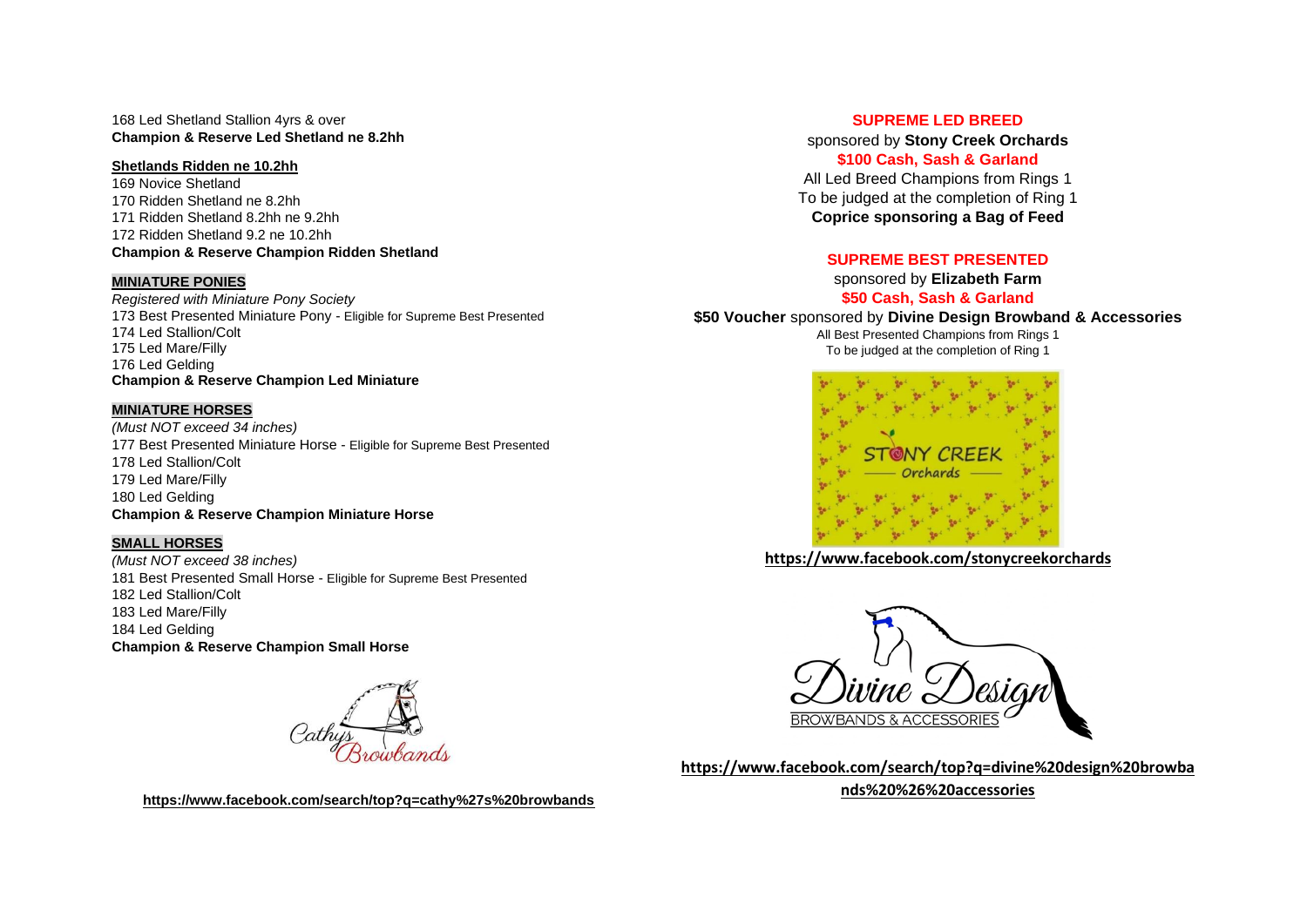# **SUNDAY – 20th Feb 2022**

# **RING 2A – 11.00am Start Judges – Gayle Basham (In-Hand) Maree Walker (Ridden)**

# **ARC Championship Australian Welsh & Part Welsh Championship**

**Pre - Entry - \$25 per class Entries close:** 

**Online Pre-entry** for these Championship events [www.vaws.com.au](http://www.vaws.com.au/)

Online Entry Queries - Contact Peter Hodgson 0429989608 [entries@vaws.com.au](mailto:entries@vaws.com.au)

Here is the link to the ARC Information booklet – www.wpcs.com.au/showing/arcaustralian-welsh-part-welsh-riddenchampionship

ARC is a National ridden competition for registered Welsh Ponies & Cobs & Part Welsh run under the rules and regulations of the Welsh Pony & Cob Society of Australia Inc. (WP&CS). It comprises three elements:

Element 1: a ridden component with all exhibits working on the circle together under both judges

Element 2: a ridden component with all exhibits doing an individual workout under Judge 1 (Saddle)

Element 3: a led component with the exhibit stripped and judged for conformation and type by Judge 2 (Conformation/Type Judge). Qualifying events are held during the competition season with a National Final being held in the second half of 2022.

# **Welsh Section**

Class 1 Ridden Mare, Gelding, Stallion of Section A Breeding Class 2 Ridden Mare, Gelding, Stallion of Section B Breeding Class 3 Ridden Mare, Gelding, Stallion of Section C Breeding Class 4 Ridden Mare, Gelding, Stallion of Section D Breeding

**(1st and 2nd in each class eligible) Australian Ridden Welsh Champion - \$100 Prize Money Australian Ridden Welsh Reserve Champion - \$50 Prize Money**

# **Part Welsh Section**

Class 5 Ridden PW ne 12.2hh Mare, Gelding, Stallion Class 6 Ridden PW over 12.2hh & ne 13.2hh Mare, Gelding, Stallion Class 7 Ridden PW over 13.2hh & ne 14.2hh Mare, Gelding, Stallion Class 8 Ridden PW over 14.2hh Mare, Gelding, Stallion

**(1st and 2nd in each class eligible) Australian Ridden Part Welsh Champion - \$100 Prize Money Australian Ridden Part Welsh Reserve Champion - \$50 Prize money**



**GOLDEN JUBI**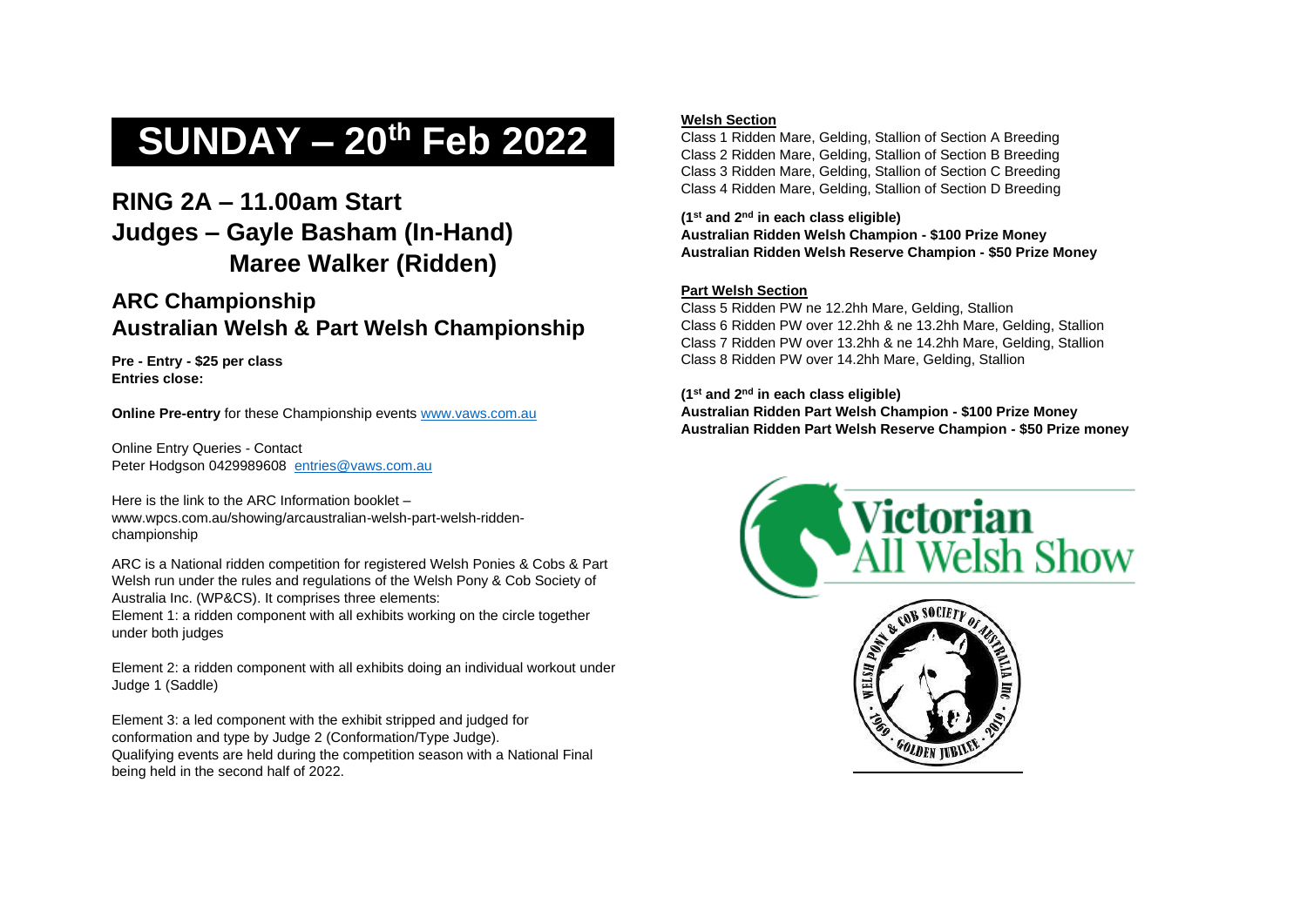# **SUNDAY – 20th Feb 2022**

# **RING 2 – 8.00am Start Judge – Tara Kirk Open Ring**

Ribbons to 3rd Place

ANSA Exhibits to be registered

Horses may only compete either as a Show Hunter or an Open (Cannot compete as both)

Any Horse that wins Champion in this Ring cannot compete in Ring 3 & 4

# **Led Hacks (Open & Show Hunters eligible)**

 Led Youngstock Hack, 3yrs & under, 15hh & over 201 Led Hack Mare 4yrs & over, over 15hh ne 16hh Led Hack Mare 4yrs & over, 16hh & over Led Hack Gelding 4yrs & over, over 15hh ne 16hh Led Hack Gelding 4yrs & over, 16hh & over **Champion & Reserve Champion Led Hack** 

Eligible for Supreme Open Led

# **Led Warmblood**

 Best Presented Led Warmblood - Eligible for Supreme Best Presented Led Warmblood Stallion/Colt Led Warmblood Mare/Filly Led Warmblood Gelding **Champion & Reserve Champion Led Warmblood** Eligible for Supreme Led Breed

# **Led ANSA**

209 Led ANSA Stallion/Colt 210 Led ANSA Mare/Filly 211 Led ANSA Gelding **Champion & Reserve Champion Led ANSA**  *Sashes sponsored by ANSA association*

# **Led Thoroughbred**

 Best Presented Thoroughbred - Eligible for Supreme Best Presented Led Thoroughbred Stallion/Colt Led Thoroughbred Mare/Filly Led Thoroughbred Gelding **Champion & Reserve Champion Led Thoroughbred** Eligible for Supreme Led Breed

# **Off The Track NSW Series Qualifier**

Horses must have competed in an official trial or started in a race. The winner & runner up will eligible to compete at the NSW State Final.

- Open to TB 3yrs & over, over 14.2hh
- Racing name to be used, registered with Racing Australia
- Class judged on the horses TB qualities, confirmation, manners, paces & performance
- Race Blemishes and or injuries allowed
- \$10 per class for the OTT Series Classes

216 Led OTT NSW Series 217 Ridden OTT NSW Series



## **Adult Riders 18yrs & over**

 Local Adult Rider Novice Rider 18yrs & over Open Lady Rider 18yrs & under 21yrs Open Lady Rider 21yrs & under 25yrs Open Lady Rider 25yrs & over Open Gent Rider 18yrs & over **Champion & Reserve Champion Rider 18yrs & over** *Champion to receive \$20 donated by* **Blue Pacific Fish & Chips Echuca**

# **Open Hacks**

 Open Hack over 15hh ne 15.2hh Open Hack over 15.2hh ne 16hh Open Hack over 16hh ne 16.2hh Open Hack 16hh & over Ladies Hack over 15hh (Rider 18yrs & over) Gents Hack over 15hh (Rider 18yrs & over) Childs Hack over 15hh (Rider 17yrs & under) **Champion & Reserve Champion Open Hack** *Champion to receive \$20 donated by* **ACT Southern Highlands Show Horse Association**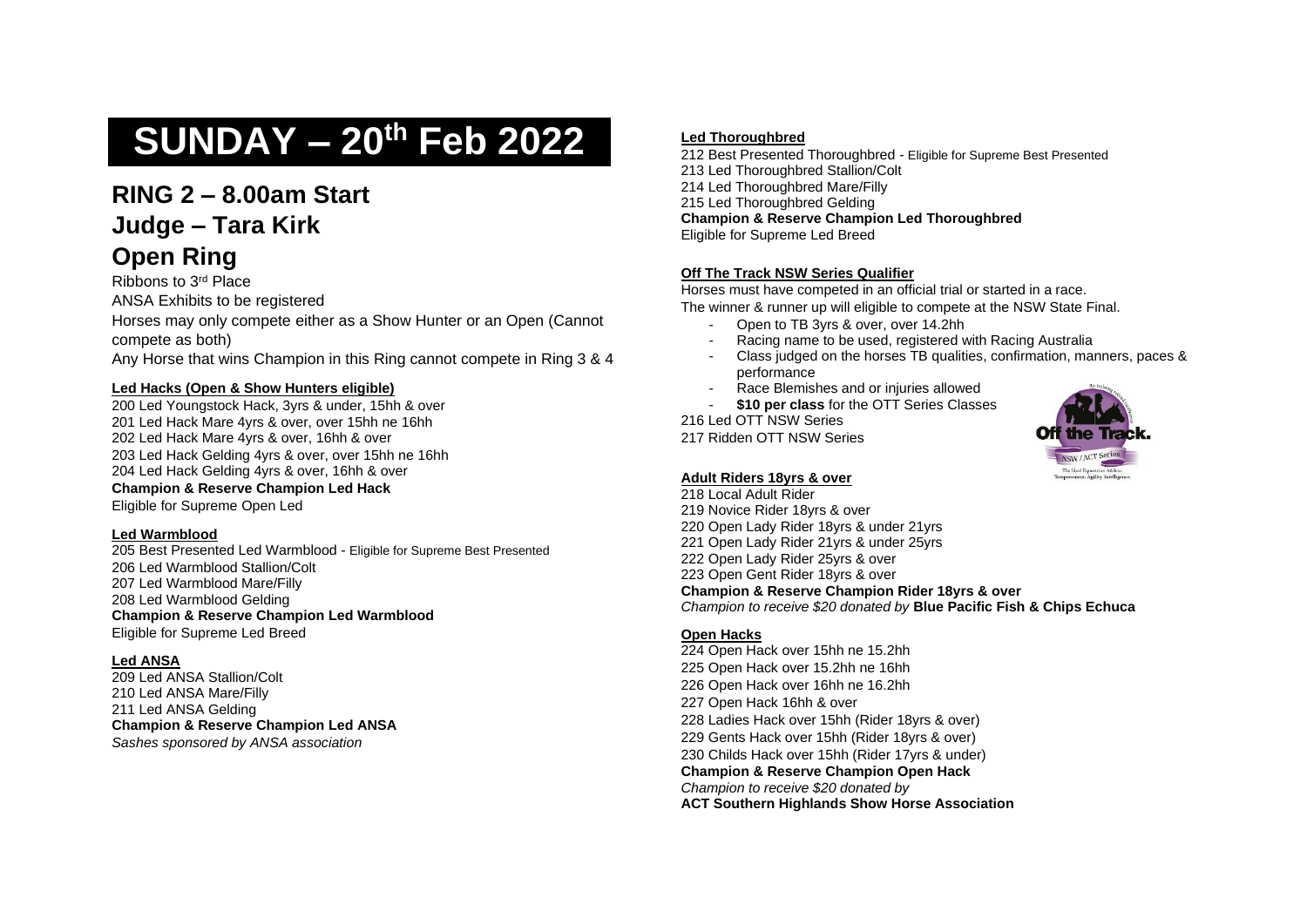#### **Ridden Thoroughbred**

231 Ridden Thoroughbred over 14hh ne 15hh 232 Ridden Thoroughbred over 15hh ne 16hh 233 Ridden Thoroughbred over 16hh **Champion & Reserve Champion Ridden Thoroughbred**

#### **Ridden Warmblood**

234 Ridden Warmblood Female 235 Ridden Warmblood Male **Champion & Reserve Champion Ridden Warmblood**

#### **Show Hunter Hack**

 Show Hunter Hack over 15hh ne 15.2hh Show Hunter Hack over 15.2hh ne 16hh Show Hunter Hack over 16hh ne 16.2hh Show Hunter Hack 16hh & over Ladies Show Hunter Hack over 15hh (Rider 18yrs & over) Gents Show Hunter Hack over 15hh (Rider 18yrs & over) Childs Show Hunter Hack over 15hh (Rider 17 years & under) **Champion & Reserve Champion Show Hunter Hack** *Champion to receive \$20 donated by* **Blue Pacific Fish & Chips**

#### **Show Hunter Large Ponies**

 Show Hunter Pony 12.2hh ne 13hh Show Hunter Pony 13hh ne 13.2hh Show Hunter Pony 13.2hh ne 14hh Adults Show Hunter Pony 12.2hh ne 14hh (Rider 18yrs & over) Childs Show Hunter Pony 12.2hh ne 14hh (Rider 17yrs & under) **Champion & Reserve Champion Show Hunter Large Pony** *Champion to receive \$20 donated by* **ACT Southern Highlands Show Horse Association**

#### **Show Hunter Small Ponies**

 Show Hunter Pony 10.2hh ne 11.2hh Show Hunter Pony 11.2hh ne 12hh Show Hunter Pony 12hh ne 12.2hh Childs Show Hunter Pony ne 12.2hh (Rider 17yrs & under) **Champion & Reserve Champion Show Hunter Small Pony**  *Champion to receive \$20 donated by* **Liz Daly**

#### **Open Small Ponies**

 Open Shetland Pony ne 10.2hh Open Pony over 10.2hh ne 11.2hh Open Pony 11.2hh ne 12hh Open Pony 12hh & ne 12.2hh Childs Pony ne 12.2hh (Rider 17yrs & under) **Champion and Reserve Champion Small Open Pony** *Champion to receive \$20 donated by* **Westgrove Stud**

#### **Open Large Ponies**

 Open Pony 12.2hh ne 13hh Open Pony 13hh ne 13.2hh Open Pony 13.2hh ne 14hh Childs Pony 12.2hh ne 14hh (Rider 17yrs & under) Open Pony 12.2hh ne 14hh Winners classes 259, 260,261,252 eligible **Champion & Reserve Champion Large Open Pony** *Champion to receive \$20 donated by* **Wideacre Stud**

## **Open Galloways**

 Open Galloway over 14hh ne 14.2hh Open Galloway over 14.2hh ne 15hh Adults Galloway over 14hh ne 15hh (Rider 18yrs & over) Childs Galloway over 14hh ne 15hh (Rider 17yrs & under) **Champion & Reserve Champion Open Galloway** *Champion to receive \$20 donated by* **Pollock Equestrian – Andhara Stud**

#### **Show Hunter Galloways**

266 Show Hunter Galloway over 14hh ne 14.2hh 267 Show Hunter Galloway over 14.2hh ne 15hh 268 Adults Show Hunter Galloway over 14hh ne 15hh (Rider 18yrs & over) 269 Childs Show Hunter Galloway over 14hh ne 15hh (Rider 17yrs & under) **Champion & Reserve Champion Show Hunter Galloway** *Champion to receive \$20 donated by*  **ACT Southern Highlands Show Horse Association**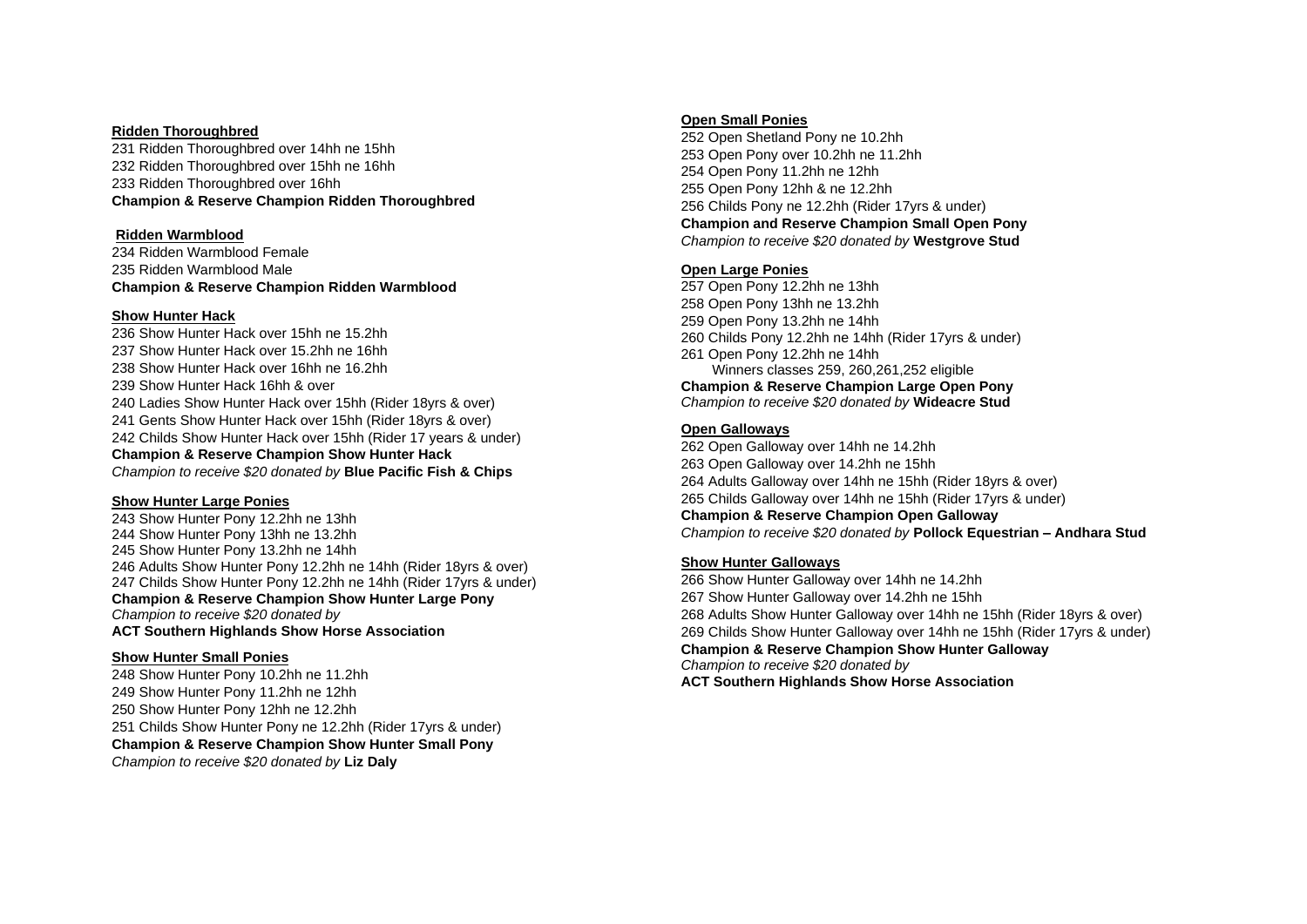#### **SUPREME RIDDEN OPEN EXHIBIT**

**Doug Palmer Memorial \$100 Cash, Sash & Garland**

All Open Champions from Rings 2, 3 & 4 Eligible To be judged at the completion of Ring 2, 3 & 4 **Coprice sponsoring a Bag of Feed**

#### **SUPREME RIDDEN SHOW HUNTER EXHIBIT**

sponsored by **Pooch & Hound \$100 Cash, Sash & Garland** All Show Hunter Champions from Rings 2, 3 & 4 Eligible To be judged at the completion of Ring 2, 3 & 4 **Coprice sponsoring a Bag of Feed**

#### **SUPREME RIDER EXHIBIT**

sponsored by **Hutchinson Family Show Horses \$100 Cash, Sash & Garland** All Rider Champions from Rings 2, 3 & 4 Eligible To be judged at the completion of Rings 2, 3 & 4 **Coprice sponsoring a Bag of Feed**

## **SUPREME OPEN LED**

sponsored by **ACT Southern Highlands Show Horse Association \$50 Cash, Sash & Garland** All Champion Open Led from Rings 2, 3 & 4 Eligible

To be judged at the completion of Rings 2, 3 & 4

/ BOUTIQUE PET SPA + RETAIL

[www.poochandhound.com.au](http://www.poochandhound.com.au/)



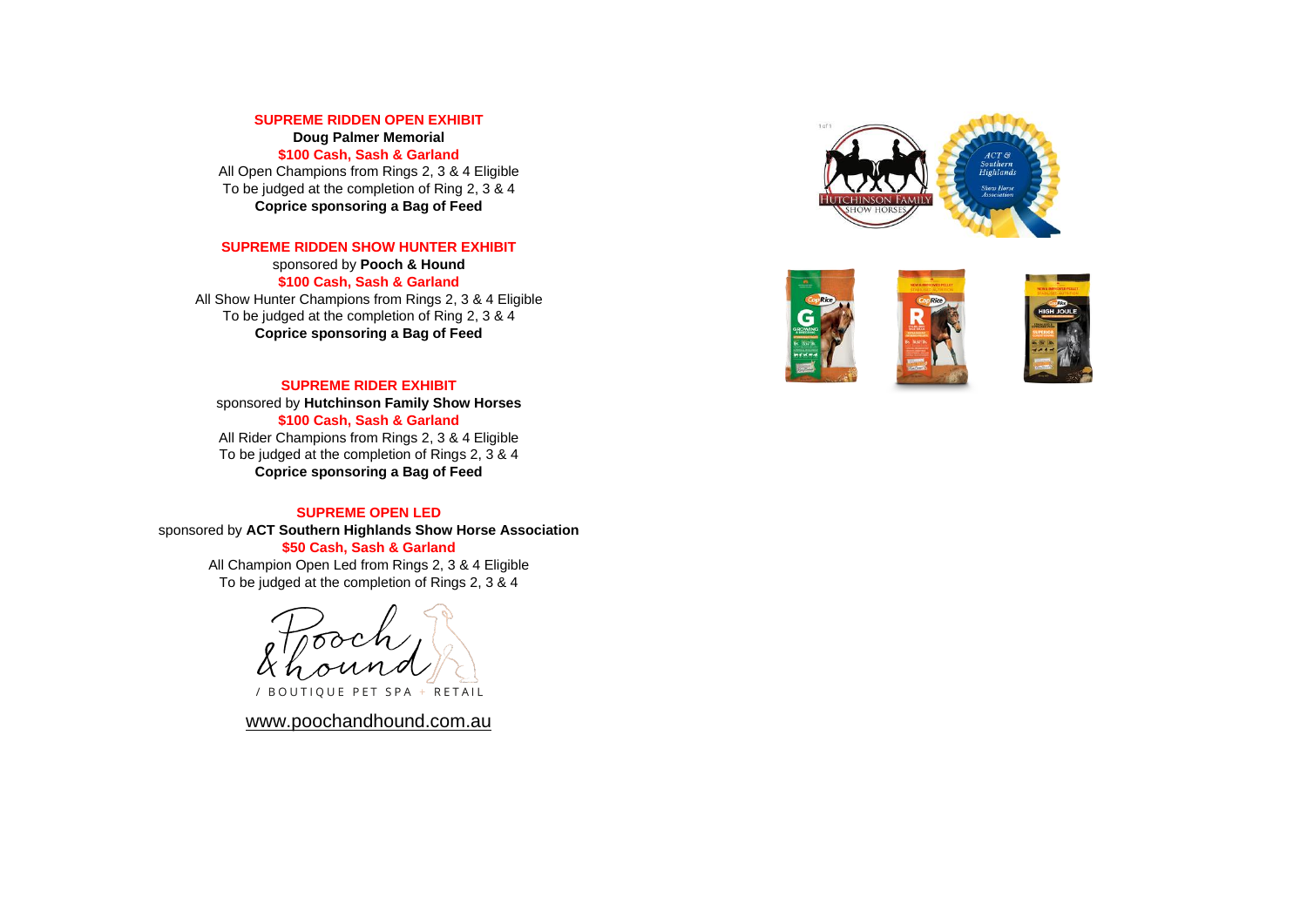# **SUNDAY – 20th Feb 2022**

# **RING 3 – 8.00am Start Judge – Paul Dopper Open Ring**

Ribbons to 3rd Place

Horses may only compete either as a Show Hunter or an Open (Cannot compete as both) Any Horse that wins Champion in this Ring cannot compete in Ring 2 & 4

#### **Led Ponies (Open & Show Hunters eligible)**

300 Led Pony Youngstock Filly, 3yrs & under, ne 14hh 301 Led Pony Mare 4yrs & over, ne 12hh 302 Led Pony Mare 4yrs & over, 12hh ne 13hh 303 Led Pony Mare 4yrs & over, 13hh ne 14hh **Champion & Reserve Champion Led Pony Mare**

*Eligible for Supreme Open Led*

 Led Pony Youngstock Gelding/Colt, 3yrs & under, ne 14hh Led Pony Gelding 4yrs & over, ne 12hh Led Pony Gelding 4yrs & over, 12hh ne 13hh Led Pony Gelding 4yrs & over, 13hh ne 14hh Led Pony Stallion 4yrs & over ne 14hh **Champion & Reserve Champion Led Pony Gelding/Colt/Stallion** Eligible for Supreme Open Led

## **Australian Saddle Pony Led**

309 Led Mare ne 12.2hh 310 Led Mare over 12.2hh ne 13.2hh 311 Led Mare over 13.2hh ne 14.2hh 312 Led Gelding ne 12.2hh 313 Led Gelding over 12.2hh ne 13.2hh 314 Led Gelding over 13.2hh ne 14.2hh **Champion & Reserve Champion Led ASP** *Sashes donated by Australian Saddle Pony Association*

*Not eligible for Supreme Breed Led*

#### **Leading Rein Ponies (Open & Show Hunters eligible)**

- 315 Leading Rein Pony 12hh & under, Rider 3yrs & under 5yrs Shetlands not eligible
- 316 Leading Rein Pony 12hh & under, Rider 5yrs & under 8yrs Shetlands not eligible

316A Leading Rein Shetland ne 10.2hh, Rider 3yrs & under 8yrs **Champion & Reserve Champion Leading Rein Pony** Champion receives \$20

All competitors receive Plush Toy & Show Bag donated by **Blue Pacific Fish & Chips** Echuca *Not eligible for Supreme*

#### **Junior Riders 3yrs & under 12yrs**

 Local Rider Under 12yrs Novice Rider Under 12yrs Led Rider 3yrs & under 8yrs (not eligible for other rider classes) Open Rider 3yrs & under 6yrs (not be led) Open Rider 6yrs & under 8yrs (not be led) Open Rider 8yrs & under 10yrs (not be led) 322a Open Rider 10yrs & under 12yrs **Champion & Reserve Champion Rider under 12yrs**  *Champion to receive \$20 donated by* **Blue Pacific Fish & Chips Echuca**

## **Open Small Ponies**

 Open Shetland Pony ne 10.2hh Open Pony over 10.2hh ne 11.2hh Open Pony 11.2hh ne 12hh Open Pony 12hh & ne 12.2hh Childs Pony ne 12.2hh (Rider 17yrs & under) **Champion and Reserve Champion Small Open Pony** *Champion to receive \$20 donated by* **Parker - Eade Family**

## **Open Large Ponies**

328 Open Pony 12.2hh ne 13hh 329 Open Pony 13hh ne 13.2hh 330 Open Pony 13.2hh ne 14hh 331 Childs Pony 12.2hh ne 14hh (Rider 17yrs & under) 331a Open Pony 12.2hh ne 14hh Winners classes 328 329, 330, 330, 331 not eligible) **Champion & Reserve Champion Large Open Pony** *Champion to receive \$20 donated by* **Wideacre Stud**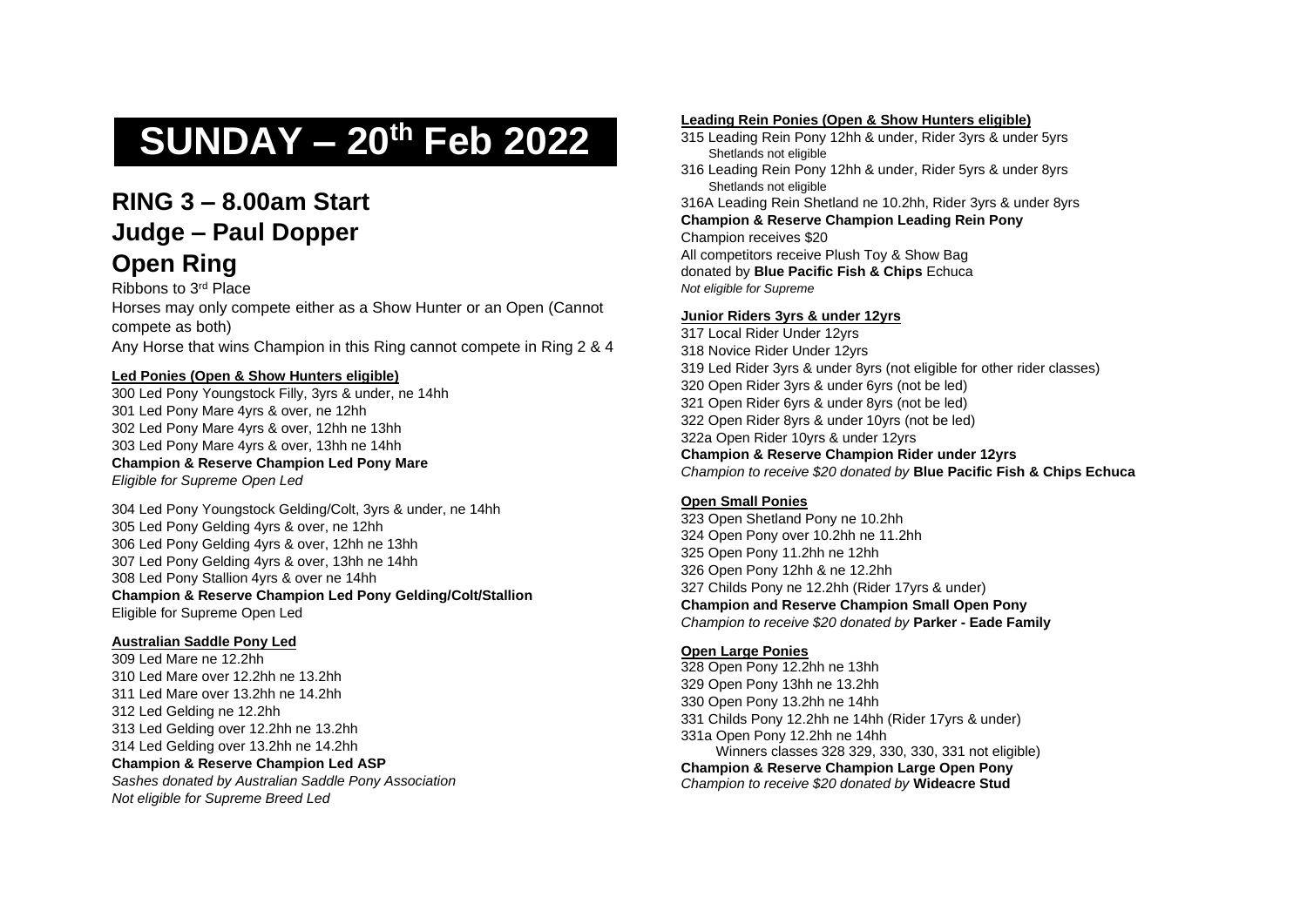#### **Show Hunter Small Ponies**

 Show Hunter Pony over 10.2hh ne 11.2hh Show Hunter Pony 11.2hh ne 12hh Show Hunter Pony 12hh & ne 12.2hh Childs Show Hunter Pony ne 12.2hh (Rider 17yrs & under) **Champion & Reserve Champion Show Hunter Small Pony**  *Champion to receive \$20 donated by*

#### **Show Hunter Large Ponies**

 Show Hunter Pony 12.2hh ne 13hh Show Hunter Pony 13hh ne 13.2hh Show Hunter Pony 13.2hh ne 14hh Adults Show Hunter Pony 12.2hh ne 14hh (Rider 18yrs & over) Childs Show Hunter Pony 12.2hh ne 14hh (Rider 17yrs & under) **Champion & Reserve Champion Show Hunter Large Pony** *Champion to receive \$20 donated by* **Tracie & Tahlia Wells**

#### **Open Galloways**

341 Open Galloway over 14hh ne 14.2hh 342 Open Galloway over 14.2hh ne 15hh 343 Adults Galloway over 14hh ne 15hh (Rider 18yrs & over) 344 Childs Galloway over 14hh ne 15hh (Rider 17yrs & under) **Champion & Reserve Champion Open Galloway** *Champion to receive \$20 donated by* **Pollock Equestrian – Andhara Stud**

#### **Show Hunter Galloways**

 Open Show Hunter Galloway over 14hh ne 14.2hh Open Show Hunter Galloway over 14.2hh ne 15hh Adults Show Hunter Galloway over 14hh ne 15hh (Rider 18yrs & over) Childs Show Hunter Galloway over 14hh ne 15hh (Rider 17yrs & under) **Champion & Reserve Champion Show Hunter Galloway** *Champion to receive \$20 donated by* **Goodyer Family**

#### **Open Hacks**

 Open Hack over 15hh ne 15.2hh Open Hack over 15.2hh ne 16hh Open Hack over 16hh ne 16.2hh Open Hack 16.2hh & over Adults Hack over 15hh (Rider 18yrs & over) Childs Hack over 15hh (Rider 17yrs & under) **Champion & Reserve Champion Open Hack** *Champion to receive \$20 donated by* **Diamond Deluxe Horsewear**

#### **Show Hunter Hack**

 Show Hunter Hack over 15hh ne 15.2hh Show Hunter Hack over 15.2hh ne 16hh Show Hunter Hack over 16hh ne 16.2hh Show Hunter Hack 16.2hh & over Adults Show Hunter Hack over 15hh (Rider 18yrs & over) Childs Show Hunter Hack over 15hhr (Rider 17 years & under) **Champion & Reserve Champion Show Hunter Hack** *Champion to receive \$20 donated by* **Blue Pacific Fish & Chips**

#### **SUPREME RIDDEN OPEN EXHIBIT**

**Doug Palmer Memorial \$100 Cash, Sash & Garland** All Open Champions from Rings 2, 3 & 4 Eligible To be judged at the completion of 2, 3 & 4 **Coprice sponsoring a Bag of Feed**

#### **SUPREME RIDDEN SHOW HUNTER EXHIBIT**

sponsored by **Pooch & Hound \$100 Cash, Sash & Garland**

All Show Hunter Champions from Rings 2, 3 & 4 Eligible To be judged at the completion of Ring 2, 3 & 4 **Coprice sponsoring a Bag of Feed**

#### **SUPREME RIDER EXHIBIT**

sponsored by **Hutchinson Family Show Horses \$100 Cash, Sash & Garland** All Rider Champions from Rings 2, 3 & 4 Eligible To be judged at the completion of Ring 2, 3 & 4 **Coprice sponsoring a Bag of Feed**

#### **SUPREME OPEN LED**

sponsored by **ACT Southern Highlands Show Horse Association \$50 Cash, Sash & Garland** All Champion Open Led from Rings 2, 3 & 4 Eligible

To be judged at the completion of Rings 2, 3 & 4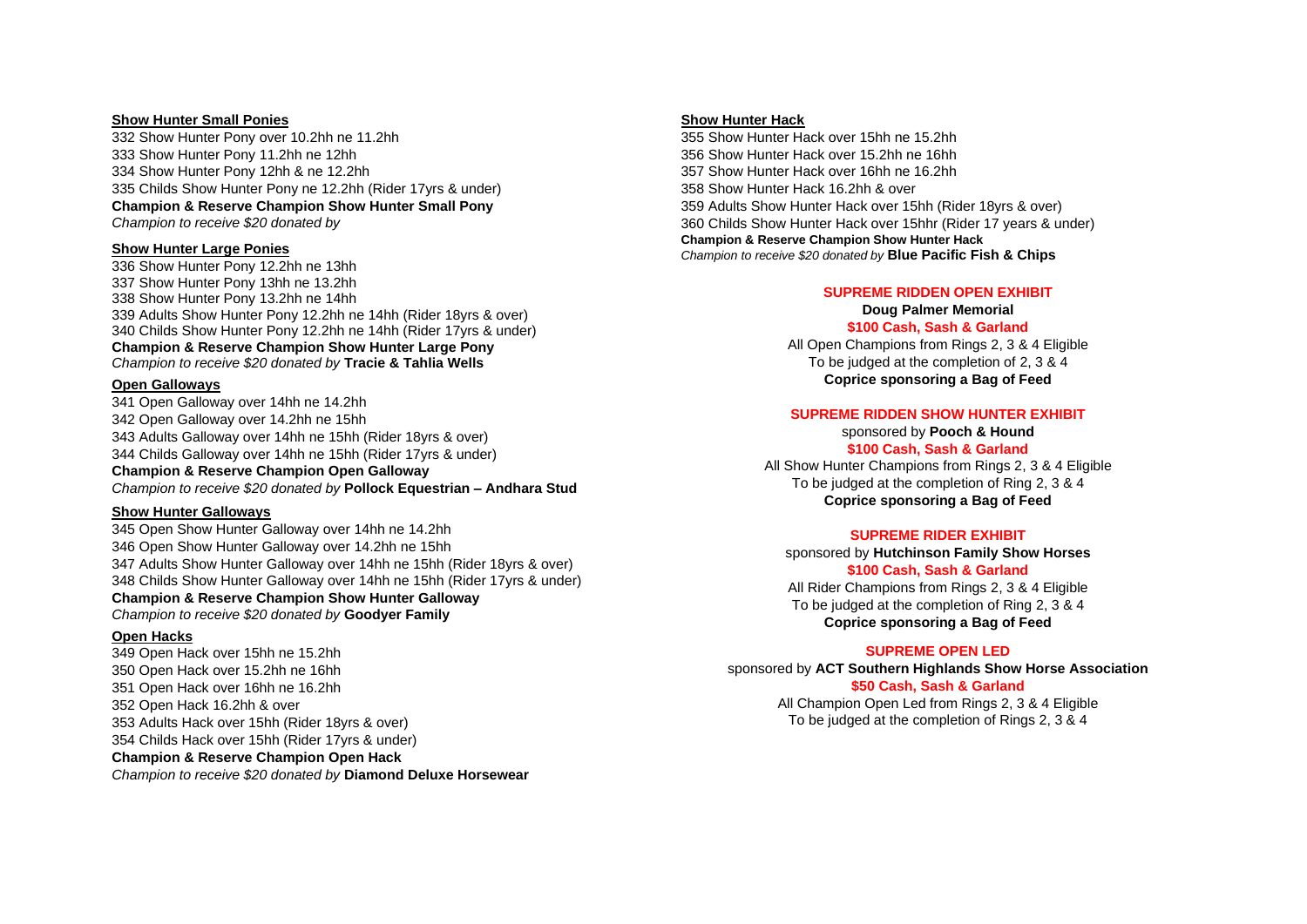/ BOUTIQUE PET SPA + RETAIL

# [www.poochandhound.com.au](http://www.poochandhound.com.au/)











# **SUNDAY – 20th Feb 2022**

# **RING 4 – 8.00am Start Judge – Indi Shepheard**

# **Open Ring**

Ribbons to 3rd Place

Horses may only compete either as a Show Hunter or an Open (Cannot compete as both)

Any Horse that wins Champion in this Ring cannot compete in Ring 2 & 3

# **Led Galloways**

400 Led Youngstock Galloway, 3yrs & under, 15hh & over 401 Led Galloway Mare 4yrs & over, over 14hh ne 14.2hh 402 Led Galloway Mare 4yrs & over, over 14.2hh ne 15hh 403 Led Galloway Gelding 4yrs & over, over 14hh ne 14.2hh 404 Led Galloway Gelding 4yrs & over, over 14.2hh ne 15hh **Champion & Reserve Champion Led Galloway** *Eligible for Supreme Led Breed*

# **Intermediate Riders 12yrs & Under 18 years**

405 Local Rider 12yrs & under 18yrs 406 Novice Rider 12yrs & under 18yrs 407 Open Rider 12yrs & under 14yrs 408 Open Rider 14yrs & under 16yrs 408a Open Rider 16yrs & under 18yrs **Champion & Reserve Champion Rider Under 18yrs** *Champion to receive \$20 donated by* **ACT Southern Highlands Show Horse Association**

# **Open Galloways**

409 Novice Galloway over 14h ne I5h

- 410 Open Galloway over 14hh ne 14.2hh
- 411 Open Galloway over 14.2hh ne 15hh
- 412 Adults Galloway over 14hh ne 15hh (Rider 18yrs & over)
- 413 Childs Galloway over 14hh ne 15hh (Rider 17yrs & under)
- 413a Open Galloway over 14hh ne 15hh (winners 410, 411, 412, 413 not eligible)

**Champion & Reserve Champion Open Galloway**

*Champion to receive \$20 donated by* **Goodyer Family**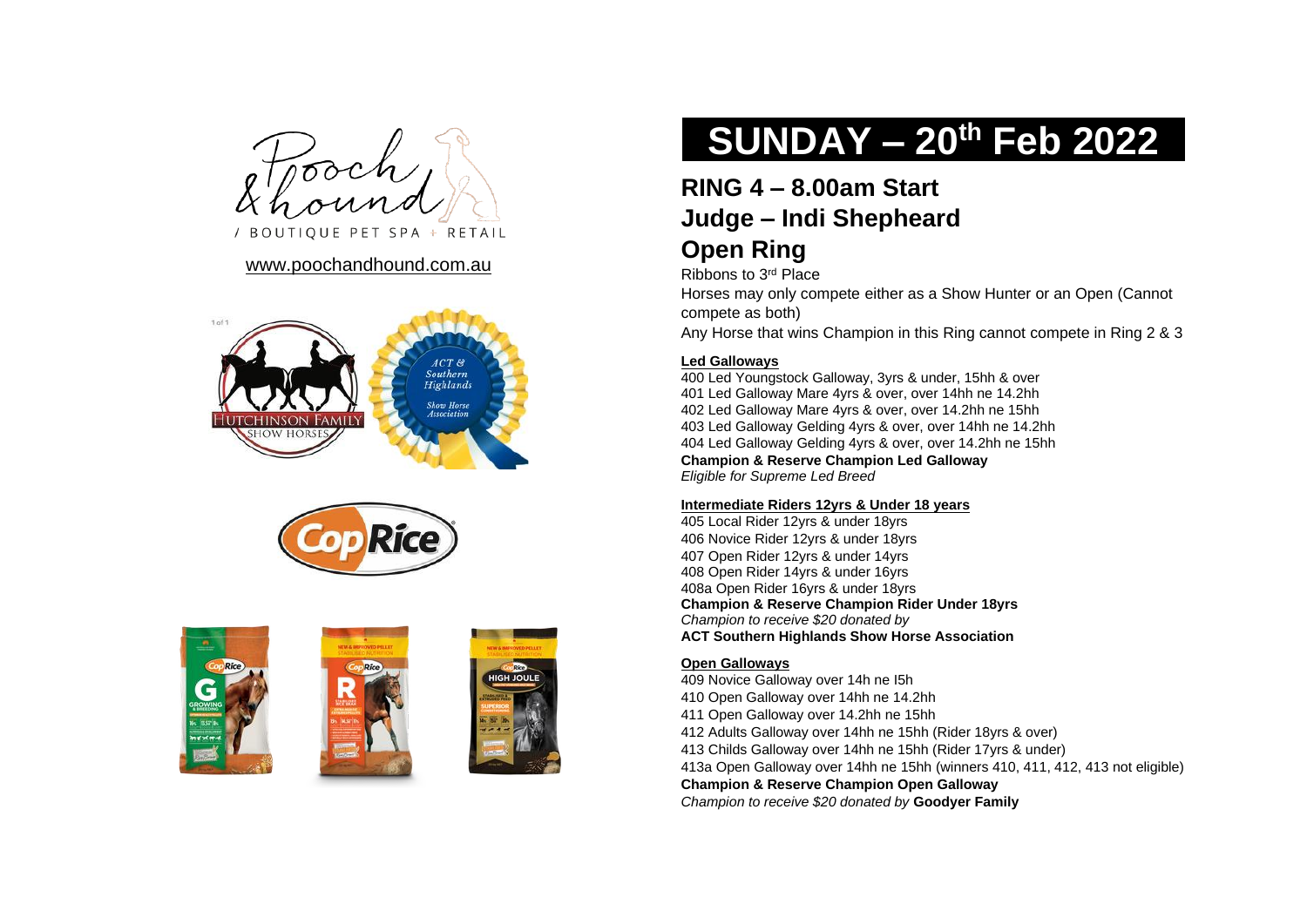#### **Show Hunter Galloways**

 Novice Show Hunter Galloway over 14h ne I5h Open Show Hunter Galloway over 14hh ne 14.2hh Open Show Hunter Galloway over 14.2hh ne 15hh Adults Show Hunter Galloway over 14hh ne 15hh (Rider 18yrs & over) Childs Show Hunter Galloway over 14hh ne 15hh (Rider 17yrs & under) 418a Open Show Hunter Galloway over 14hh ne 15hh (Winners 415,416,417,418,not eligible)

**Champion & Reserve Champion Show Hunter Galloway** *Champion to receive \$20 donated by* **Parker - Eade Family**

#### **Show Hunter Hack**

 Novice Show Hunter Hack over 15hh Show Hunter Hack over 15hh ne 15.2hh Show Hunter Hack over 15.2hh ne 16hh Show Hunter Hack over 16hh ne 16.2hh Show Hunter Hack 16.2hh & over Adults Show Hunter Hack over 15hh (Rider 18yrs & over) Childs Show Hunter Hack over 15hhr (Rider 17 years & under) **Champion & Reserve Champion Show Hunter Hack** *Champion to receive \$20 donated by* **Tracie & Tahlia Wells** 

#### **Open Hacks**

 Novice Hack over 15hh Open Hack over 15hh ne 15.2hh Open Hack over 15.2hh ne 16hh Open Hack over 16hh ne 16.2hh Open Hack 16.2hh & over Adults Hack over 15hh (Rider 18yrs & over) Childs Hack over 15hh (Rider 17yrs & under) **Champion & Reserve Champion Open Hack** *Champion to receive \$20 donated by* **Tracie & Tahlia Wells**

## **Ridden ANSA**

432a Ridden ANSA 14hh ne 15hh 432b Ridden ANSA 15hh ne 16hh 432c Ridden ANSA 16hh & over **Champion & Reserve Champion Ridden ANSA** *Sashes sponsored by ANSA*

#### **Australian Saddle Pony Ridden**

433 Ridden ASP ne 12.2hh

434 Ridden ASP over 12.2hh ne 13.2hh 435 Ridden ASP over 13.2hh ne 14.2hh **Champion & Reserve Champion Ridden ASP** *Sashes donated by Australian Saddle Pony Association*

## **Open Small Ponies**

 Novice Open Pony ne 12.2hh Open Shetland Pony ne 10.2hh Open Pony over 10.2hh ne 11.2hh Open Pony 11.2hh ne 12hh Open Pony 12hh & ne 12.2hh Childs Pony ne 12.2hh (Rider 17yrs & under) **Champion and Reserve Champion Small Open Pony** *Champion to receive \$20 donated by* **Westgrove Stud**

## **Open Large Ponies**

 Novice Open Pony ne 14hh Open Pony 12.2hh ne 13hh Open Pony 13hh ne 13.2hh Open Pony 13.2hh ne 14hh Childs Pony 12.2hh ne 14hh (Rider 17yrs & under) 446a Open Pony 12.2hh ne 14hh Winners classes 443, 444, 445, 446 not eligible

**Champion & Reserve Champion Large Open Pony** *Champion to receive \$20 donated by* **Wideacre Stud**

## **Show Hunter Small Ponies**

 Novice Show Hunter Pony 12.2hh ne 12.2hh Show Hunter Pony over 10.2hh ne 11.2hh Show Hunter Pony 11.2hh ne 12hh Show Hunter Pony 12hh & ne 12.2hh Childs Show Hunter Pony ne 12.2hh (Rider 17yrs & under) **Champion & Reserve Champion Show Hunter Small Pony**  *Champion to receive \$20 donated by* **Blue Pacific Fish & Chips**

#### **Show Hunter Large Ponies**

 Novice Show Hunter Pony ne 14hh Show Hunter Pony 12.2hh ne 13hh Show Hunter Pony 13hh ne 13.2hh Show Hunter Pony 13.2hh ne 14hh Adults Show Hunter Pony 12.2hh ne 14hh (Rider 18yrs & over) Childs Show Hunter Pony 12.2hh ne 14hh (Rider 17yrs & under) **Champion & Reserve Champion Show Hunter Large Pony** *Champion to receive \$20 donated by* **Blue Pacific Fish & Chips**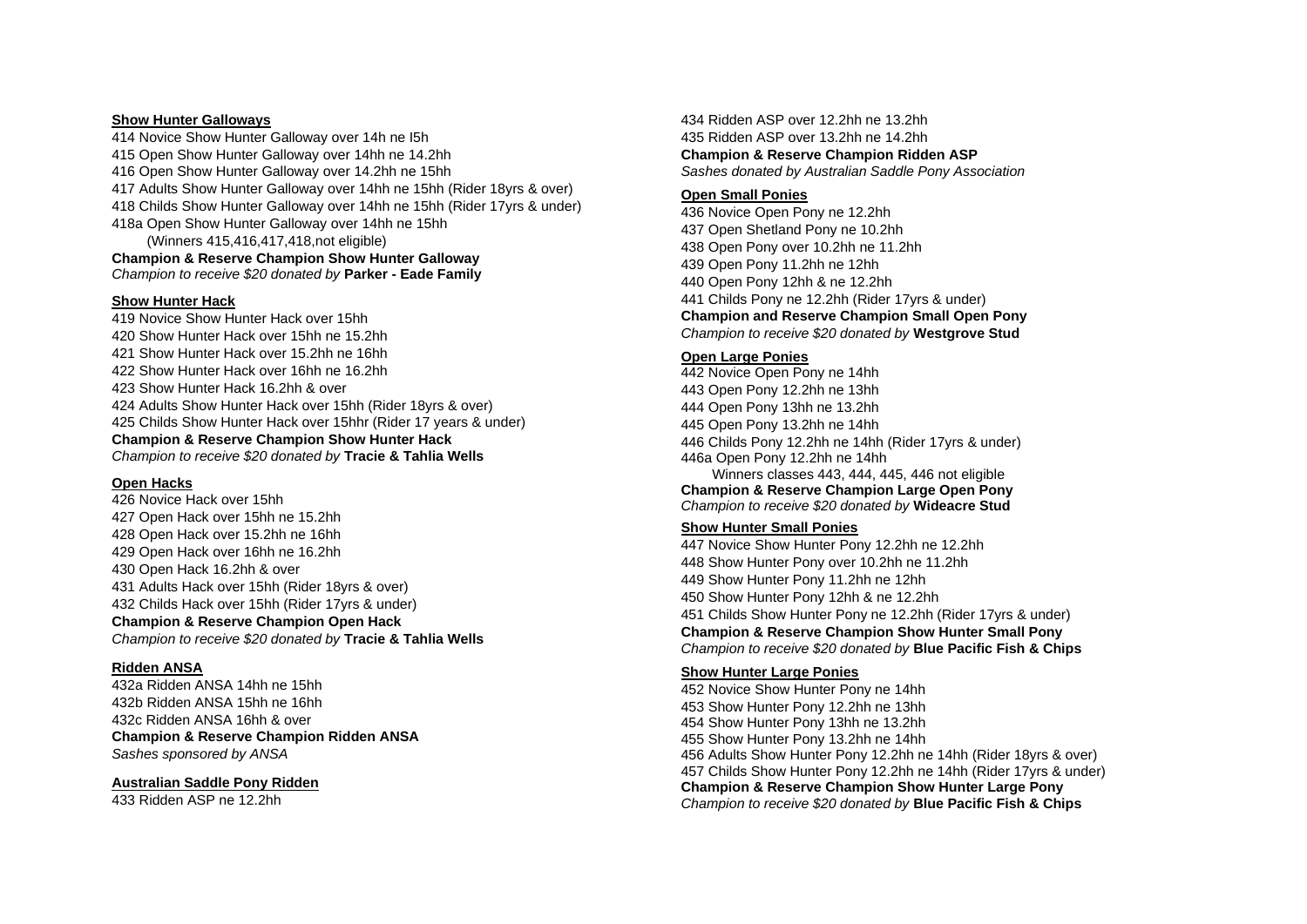#### **SUPREME RIDDEN OPEN EXHIBIT**

**Doug Palmer Memorial**

**\$100 Cash, Sash & Garland** All Open Champions from Rings 2, 3 & 4 Eligible To be judged at the completion of Ring 2 & 3

**Coprice sponsoring a Bag of Feed**

## **SUPREME RIDDEN SHOW HUNTER EXHIBIT**

sponsored by **Pooch & Hound \$100 Cash, Sash & Garland** All Show Hunter Champions from Rings 2, 3 & 4 Eligible To be judged at the completion of Ring 2 & 3 **Coprice sponsoring a Bag of Feed**

#### **SUPREME RIDER EXHIBIT**

sponsored by **Hutchinson Family Show Horses \$100 Cash, Sash & Garland** All Rider Champions from Rings 2, 3 & 4 Eligible To be judged at the completion of Ring 2 & 3 **Coprice sponsoring a Bag of Feed**

#### **SUPREME OPEN LED**

sponsored by **ACT Southern Highlands Show Horse Association \$50 Cash, Sash & Garland** All Champion Open Led from Rings 2, 3 & 4 Eligible To be judged at the completion of Rings 2, 3 & 4

/ BOUTIQUE PET SPA + RETAIL

[www.poochandhound.com.au](http://www.poochandhound.com.au/)











 **Parker – Eade Family Goodyer Family**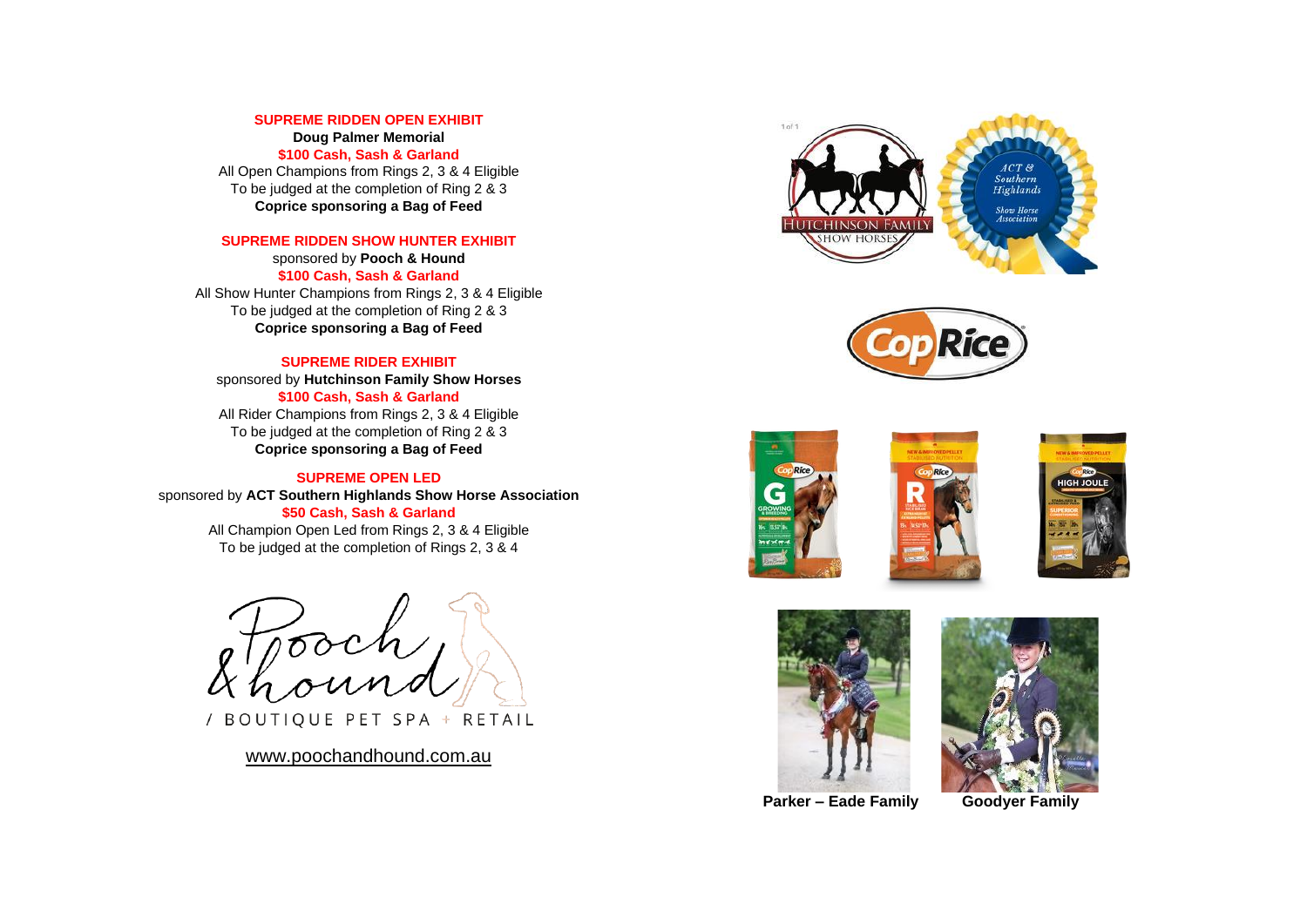



ಹಾ / BOUTIQUE PET SPA + RETAIL











 **Wideacre Stud**









**WESTGROVE STUD**